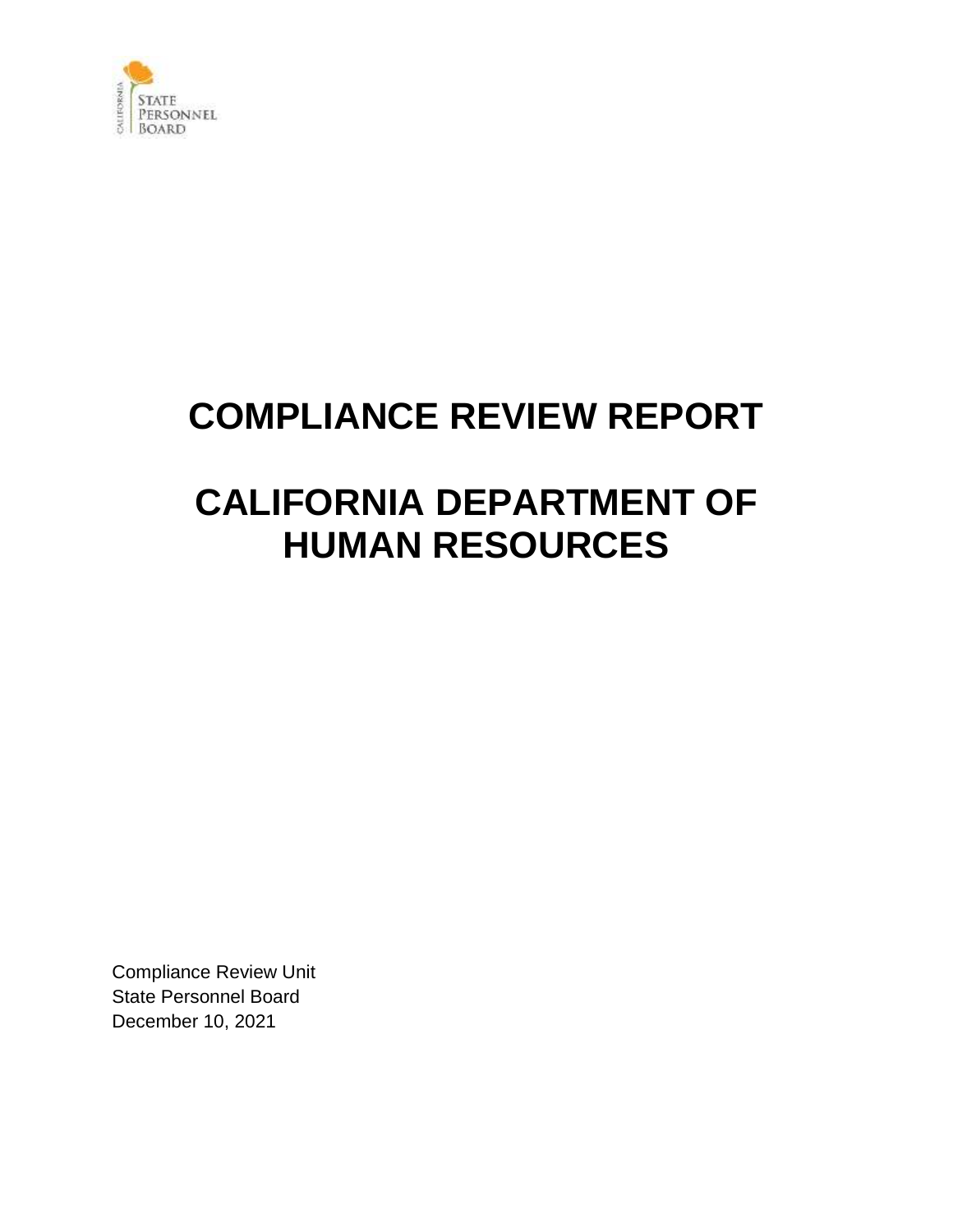# **TABLE OF CONTENTS**

| $\bullet$ |  |
|-----------|--|
|           |  |
|           |  |
|           |  |
|           |  |
|           |  |
|           |  |
|           |  |
|           |  |
|           |  |
|           |  |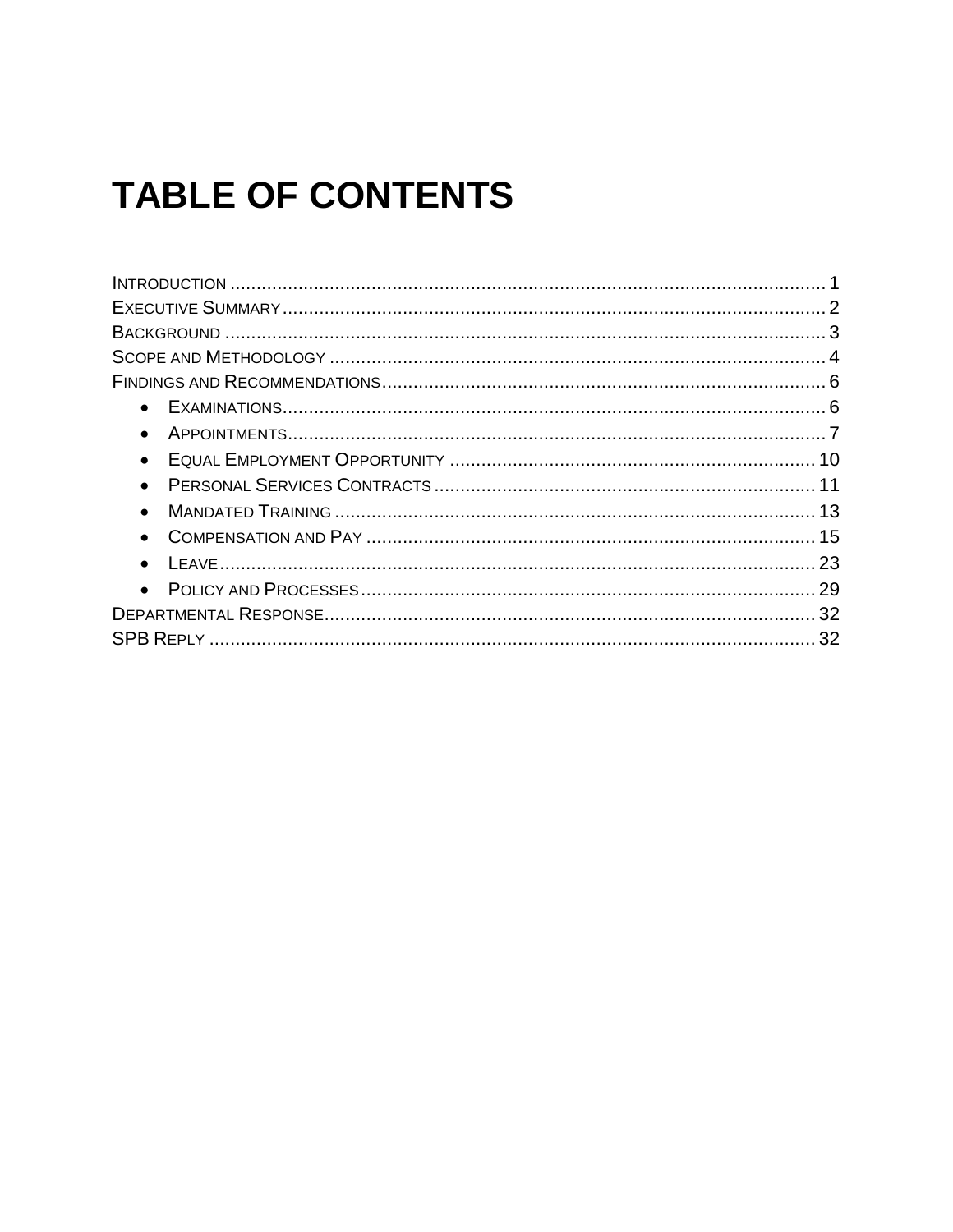# **INTRODUCTION**

 Established by the California Constitution, the State Personnel Board (the SPB or Board) is charged with enforcing and administering the civil service statutes, prescribing actions and merit-related appeals. The SPB oversees the merit-based recruitment and selection process for the hiring of over 200,000 state employees. These employees provide critical services to the people of California, including but not limited to, protecting life and property, managing emergency operations, providing education, promoting the public health, and preserving the environment. The SPB provides direction to probationary periods and classifications, adopting regulations, and reviewing disciplinary departments through the Board's decisions, rules, policies, and consultation.

 Pursuant to Government Code section 18661, the SPB's Compliance Review Unit (CRU) contracts (PSC's), and mandated training, to ensure compliance with civil service laws and Board regulations. The purpose of these reviews is to ensure state agencies are in compliance with merit related laws, rules, and policies and to identify and share best conducts compliance reviews of appointing authorities' personnel practices in five areas: examinations, appointments, equal employment opportunity (EEO), personal services practices identified during the reviews.

 Pursuant to Government Code section 18502, subdivision (c), the SPB and the California Department of Human Resources (CalHR) may "delegate, share, or transfer between them responsibilities for programs within their respective jurisdictions pursuant to an agreement." SPB and CalHR, by mutual agreement, expanded the scope of program areas to be audited to include more operational practices that have been delegated to departments and for which CalHR provides policy direction. Many of these delegated practices are cost drivers to the state and were not being monitored on a statewide basis.

 As such, SPB also conducts compliance reviews of appointing authorities' personnel practices to ensure that state departments are appropriately managing the following non- merit-related personnel functions: compensation and pay, leave, and policy and processes. These reviews will help to avoid and prevent potential costly litigation related to improper personnel practices, and deter waste, fraud, and abuse.

The SPB conducts these reviews on a three-year cycle.

 The CRU may also conduct special investigations in response to a specific request or when the SPB obtains information suggesting a potential merit-related violation.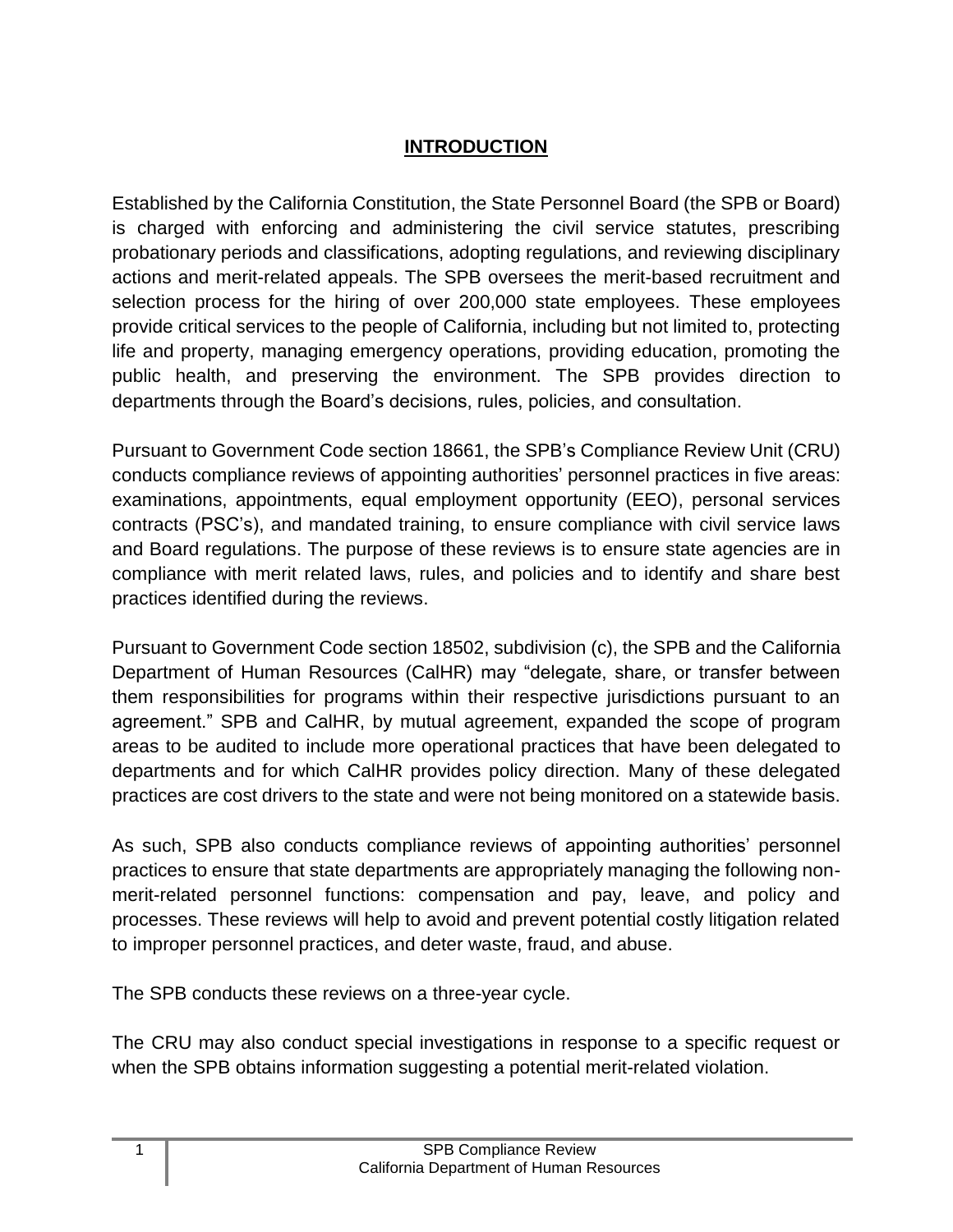It should be noted that this report only contains findings from this hiring authority's compliance review. Other issues found in SPB appeals and special investigations as well as audit and review findings by other agencies such as the CalHR and the California State Auditor are reported elsewhere.

## **EXECUTIVE SUMMARY**

 The CRU conducted a routine compliance review of the CalHR's personnel practices in the areas of examinations, appointments, EEO, PSC's, mandated training, compensation and pay, leave, and policy and processes. The following table summarizes the compliance review findings.

| Area                                   | Severity            | Finding                                                                                                                       |
|----------------------------------------|---------------------|-------------------------------------------------------------------------------------------------------------------------------|
| Examinations                           | In Compliance       | <b>Examinations Complied with Civil Service</b><br><b>Laws and Board Rules</b>                                                |
| Appointments                           | <b>Serious</b>      | <b>Probationary Evaluations Were Not</b><br><b>Provided for All Appointments Reviewed</b>                                     |
| Appointments                           | <b>Technical</b>    | <b>Appointment Documentation Was Not</b><br>Kept for the Appropriate Amount of Time                                           |
| <b>Equal Employment</b><br>Opportunity | In Compliance       | <b>Equal Employment Opportunity Program</b><br>Complied With All Civil Service Laws and<br><b>Board Rules</b>                 |
| <b>Personal Services</b><br>Contracts  | In Compliance       | <b>Personal Services Contracts Complied</b><br>with Procedural Requirements                                                   |
| <b>Mandated Training</b>               | <b>Very Serious</b> | Ethics Training Was Not Provided for All<br><b>Filers</b>                                                                     |
| <b>Mandated Training</b>               | <b>Very Serious</b> | <b>Sexual Harassment Prevention Training</b><br>Was Not Provided for All Supervisors                                          |
| Compensation and<br>Pay                | <b>Very Serious</b> | Incorrect Application of Salary<br>Determination Laws, Rules, and CalHR<br>Policies and Guidelines for Appointment            |
| Compensation and<br>Pay                | In Compliance       | <b>Alternate Range Movements Complied</b><br>with Civil Service Laws, Board Rules,<br>and/or CalHR Policies and Guidelines    |
| Compensation and<br>Pay                | In Compliance       | Pay Differential Authorizations Complied<br>with Civil Service Laws, Board Rules, and<br><b>CalHR Policies and Guidelines</b> |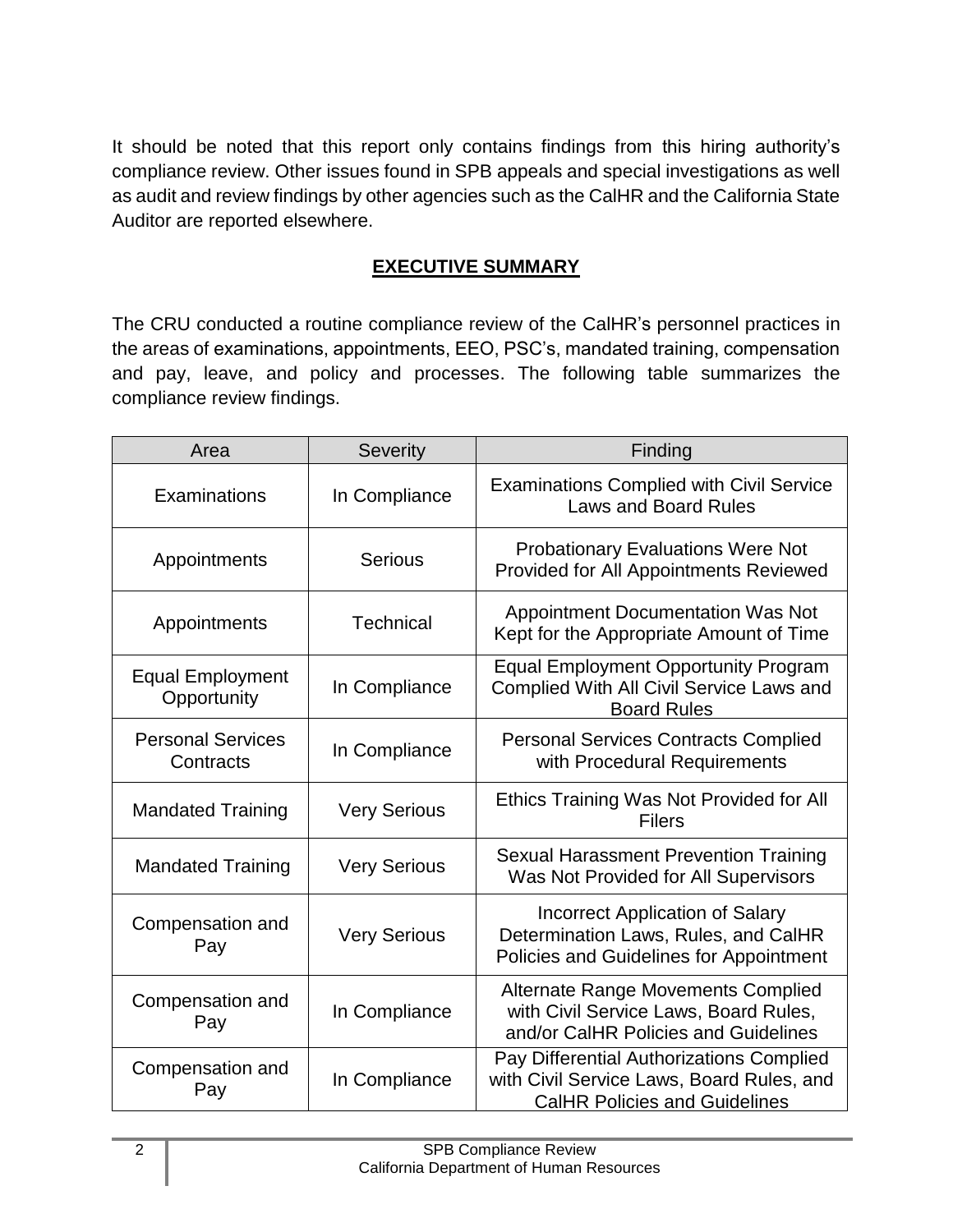| Area                    | Severity<br>Finding |                                                                                                                                                   |
|-------------------------|---------------------|---------------------------------------------------------------------------------------------------------------------------------------------------|
| Compensation and<br>Pay | <b>Very Serious</b> | <b>Incorrect Authorization of Out-of-Class</b><br>Pay                                                                                             |
| Leave                   | In Compliance       | Positive Paid Employees' Tracked Hours<br>Complied with Civil Service Laws, Board<br>Rules, and/or CalHR Policies and<br><b>Guidelines</b>        |
| Leave                   | In Compliance       | <b>Administrative Time Off Authorizations</b><br>Complied with Civil Service Laws, Board<br>Rules, and/or CalHR Policies and<br><b>Guidelines</b> |
| Leave                   | In Compliance       | Leave Auditing and Timekeeping<br>Complied with Civil Service Laws, Board<br>Rules, and/or CalHR Policies and<br>Guidelines                       |
| Leave                   | In Compliance       | Service and Leave Transactions Complied<br>with Civil Service Laws, Board Rules,<br>and/or CalHR Policies and Guidelines                          |
| Policy                  | In Compliance       | <b>Nepotism Policy Complied with Civil</b><br>Service Laws, Board Rules, and/or CalHR<br><b>Policies and Guidelines</b>                           |
| Policy                  | In Compliance       | <b>Workers' Compensation Process</b><br>Complied with Civil Service Laws, Board<br>Rules, and/or CalHR Policies and<br>Guidelines                 |
| Policy                  | <b>Serious</b>      | Performance Appraisals Were Not<br>Provided to All Employees <sup>1</sup>                                                                         |

# **BACKGROUND**

 The CalHR was created on July 1, 2012, by Governor Brown's Reorganization Plan Number 1 of 2011. The reorganization plan consolidated the State of California's two personnel departments, combining the Department of Personnel Administration with certain programs of the SPB. CaIHR is responible for issues related to employee salaries and benefits, job classifications, civil rights, training, exams, recruitment and retention.

 1 Repeat finding. August 12, 2019, the CalHR's compliance review report identified 64 of 80 employees reviewed were not provided a performance appraisal.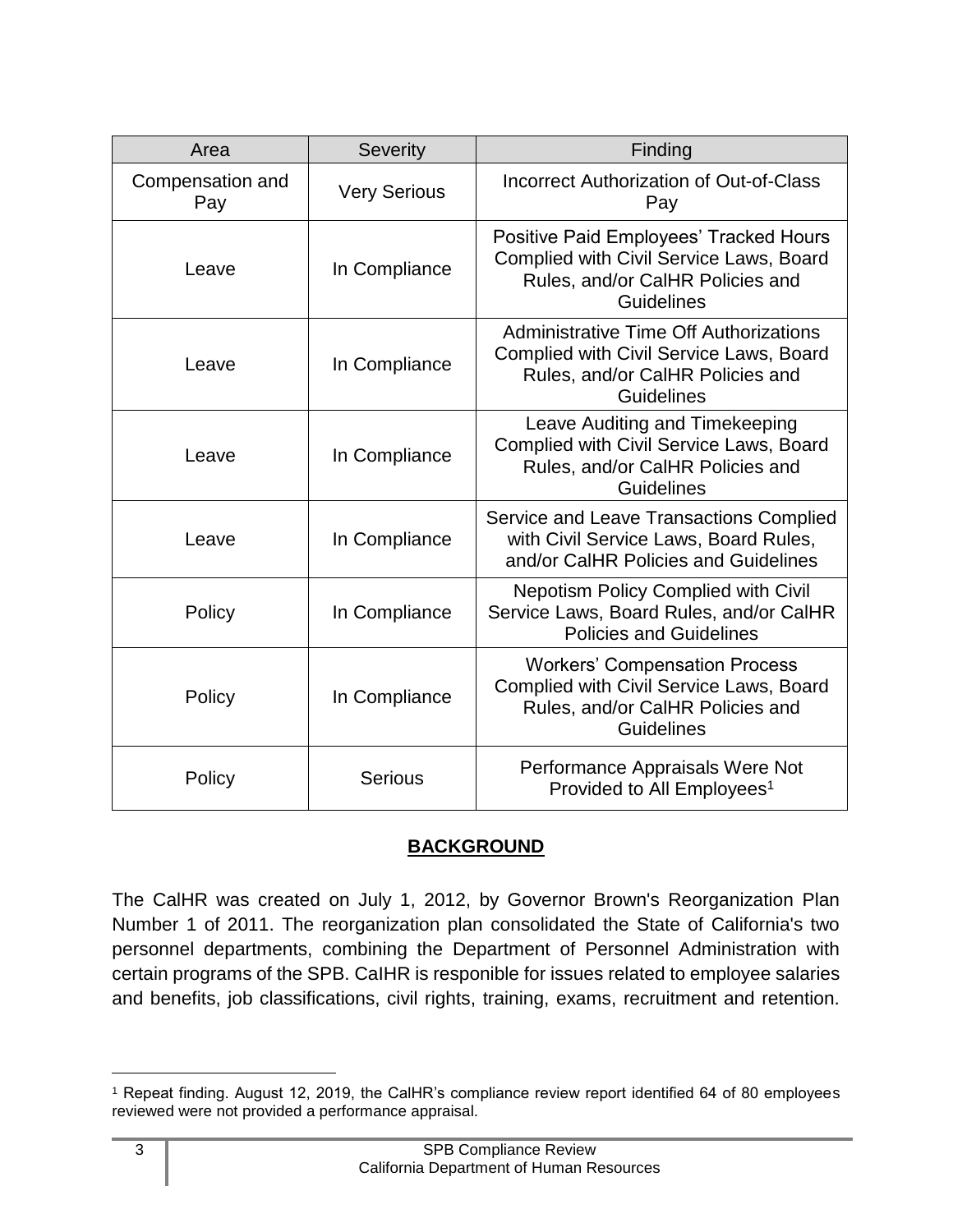For most employees, many of these matters are determined through the collective bargaining process managed by CalHR.

 The CalHR's mission is to be the premier leader and trusted partner in innovative human resources management to provide exceptional human resources leadership and services with integrity, respect and accountability to state departments and all current and prospective employees.

# **SCOPE AND METHODOLOGY**

 The scope of the compliance review was limited to reviewing the CalHR's examinations, appointments, EEO program, PSC's, mandated training, compensation and pay, leave, and policy and processes<sup>2</sup>. The primary objective of the review was to determine if the CalHR's personnel practices, policies, and procedures complied with state civil service laws and Board regulations, Bargaining Unit Agreements, CalHR policies and guidelines, CalHR Delegation Agreements, and to recommend corrective action where deficiencies were identified.

 A cross-section of the CalHR's examinations were selected for review to ensure that plans, examination bulletins, job analyses, and scoring results. The CalHR did not samples of various examination types, classifications, and levels were reviewed. The CRU examined the documentation that the CalHR provided, which included examination conduct any permanent withhold actions during the compliance review period.

 A cross-section of the CalHR's appointments were selected for review to ensure that CRU examined the documentation that the CalHR provided, which included Notice of Personnel Action (NOPA) forms, Request for Personnel Actions, vacancy postings, certification lists, transfer movement worksheets, employment history records, correspondence, and probation reports. The CRU also reviewed the CalHR's policies and procedures concerning unlawful appointments to ensure departmental practices conform to state civil service laws and Board regulations. The CalHR did not conduct any unlawful samples of various appointment types, classifications, and levels were reviewed. The appointment investigations during the compliance review period. Additionally, the CalHR did not make any additional appointments during the compliance review period.

 The CalHR's appointments were also selected for review to ensure the CalHR applied salary regulations accurately and correctly processed employees' compensation and pay.

 $2$  Timeframes of the compliance review varied depending on the area of review. Please refer to each section for specific compliance review timeframes.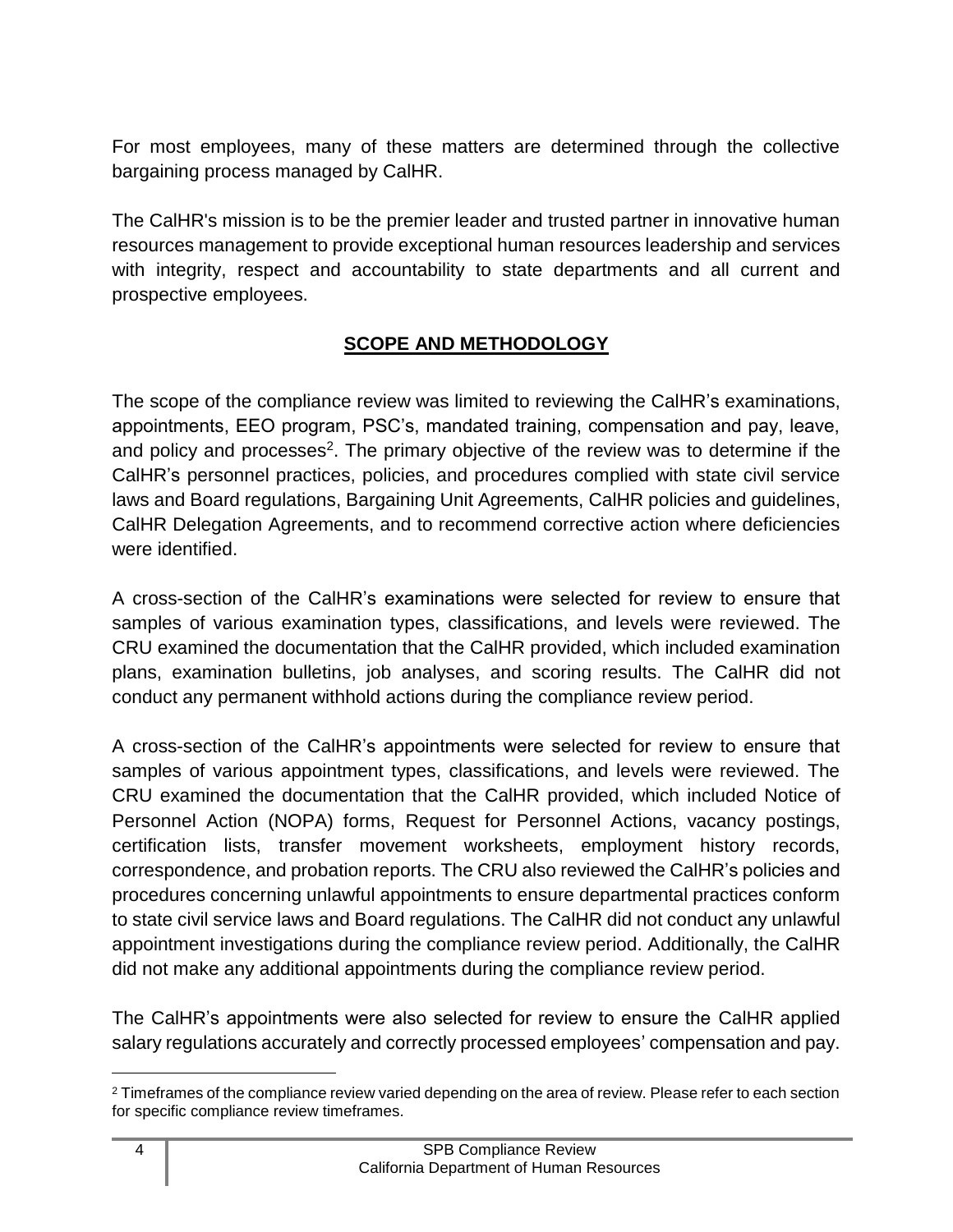The CRU examined the documentation that the CalHR provided, which included employees' employment and pay history and any other relevant documentation such as certifications, degrees, and/or the appointee's application. Additionally, the CRU reviewed specific documentation for the following personnel functions related to compensation and pay: monthly pay differentials, alternate range movements, and out-of-class assignments. During the compliance review period, the CalHR did not issue or authorize hiring above minimum requests, red circle rate requests, arduous pay, or bilingual pay.

 The review of the CalHR's EEO program included examining written EEO policies and procedures; the EEO Officer's role, duties, and reporting relationship; the internal discrimination complaint process; the reasonable accommodation program; the discrimination complaint process; and the Disability Advisory Committee.

The CalHR's PSC's were also reviewed. $3$  It was beyond the scope of the compliance review to make conclusions as to whether the CalHR's justifications for the contracts were legally sufficient. The review was limited to whether the CalHR's practices, policies, and procedures relative to PSC's complied with procedural requirements.

 The CalHR's mandated training program was reviewed to ensure all employees required to file statements of economic interest were provided ethics training, and that all supervisors, managers, and those in Career Executive Assignments (CEA) were provided sexual harassment prevention training within statutory timelines.

 The CRU reviewed the CalHR's monthly internal audit process to verify all leave input into any leave accounting system was keyed accurately and timely and ensure the department certified that all leave records have been reviewed and corrected if necessary. The CRU selected a small cross-section of the CalHR's units in order to ensure they maintained accurate and timely leave accounting records. Part of this review also examined a cross-section of the CalHR's employees' employment and pay history, state service records, and leave accrual histories to ensure employees with non-qualifying service credit. Additionally, the CRU reviewed a selection of the CalHR's employees who used Administrative Time Off (ATO) in order to ensure that ATO was appropriately administered. Further, the CRU reviewed a selection of the CalHR's positive paid pay periods did not receive vacation/sick leave and/or annual leave accruals or state

<sup>&</sup>lt;sup>3</sup> If an employee organization requests the SPB to review any personal services contract during the SPB compliance review period or prior to the completion of the final compliance review report, the SPB will not audit the contract. Instead, the SPB will review the contract pursuant to its statutory and regulatory process. In this instance, none of the reviewed PSC's were challenged.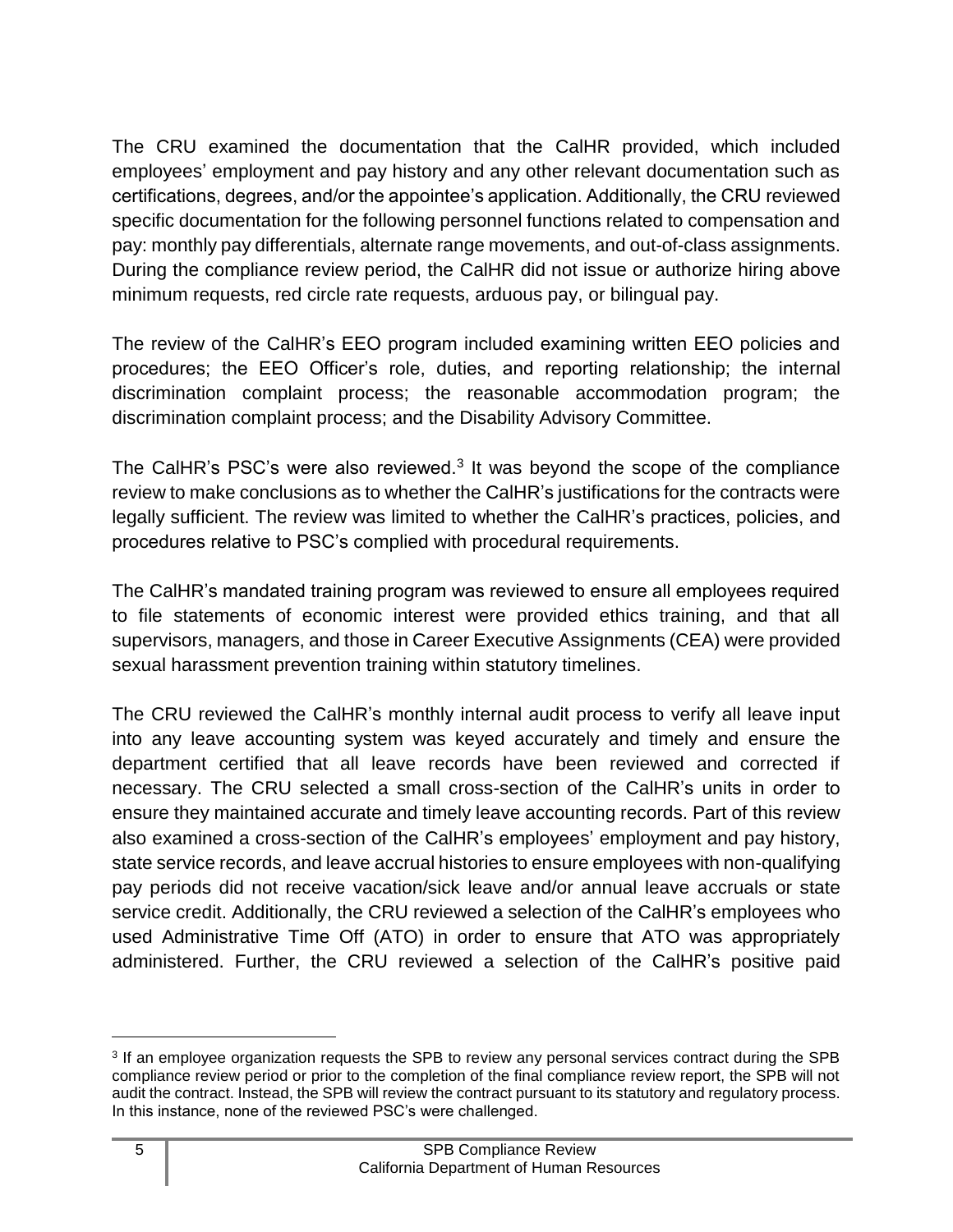employees whose hours are tracked during the compliance review period in order to ensure that they adhered to procedural requirements.

 Moreover, the CRU reviewed the CalHR's policies and processes concerning nepotism, workers' compensation, and performance appraisals. The review was limited to whether the CalHR's policies and processes adhered to procedural requirements.

 On August 26, 2021, an exit conference was held with the CalHR to explain and discuss the CRU's initial findings and recommendations. The CRU received and carefully reviewed the CalHR's written response on September 9, 2021, which is attached to this final compliance review report.

# **FINDINGS AND RECOMMENDATIONS**

## **Examinations**

 Examinations to establish an eligible list must be competitive and of such character as fairly to test and determine the qualifications, fitness, and ability of competitors to perform the duties of the class of position for which he or she seeks appointment. (Gov. Code, § 18930.) Examinations may be assembled or unassembled, written or oral, or in the form of a demonstration of skills, or any combination of those tests. (*Ibid*.) The Board establishes minimum qualifications for determining the fitness and qualifications of employees for each class of position and for applicants for examinations. (Gov. Code, § 18931, subd. (a).) Within a reasonable time before the scheduled date for the examination, the designated appointing power shall announce or advertise the examination for the establishment of eligible lists. (Gov. Code, § 18933, subd. (a).) The advertisement shall contain such information as the date and place of the examination and the nature of the minimum qualifications. (*Ibid*.) Every applicant for examination shall file an application with the department or a designated appointing power as directed by average of the earned ratings on all phases of the examination. (Gov. Code, § 18936.) Each competitor shall be notified in writing of the results of the examination when the the examination announcement. (Gov. Code, § 18934, subd. (a)(1).) The final earned rating of each person competing in any examination is to be determined by the weighted employment list resulting from the examination is established. (Gov. Code, § 18938.5.)

 During the period under review, May 1, 2020, through January 31, 2021, the CalHR conducted three examinations. The CRU reviewed two of those examinations, which are listed below: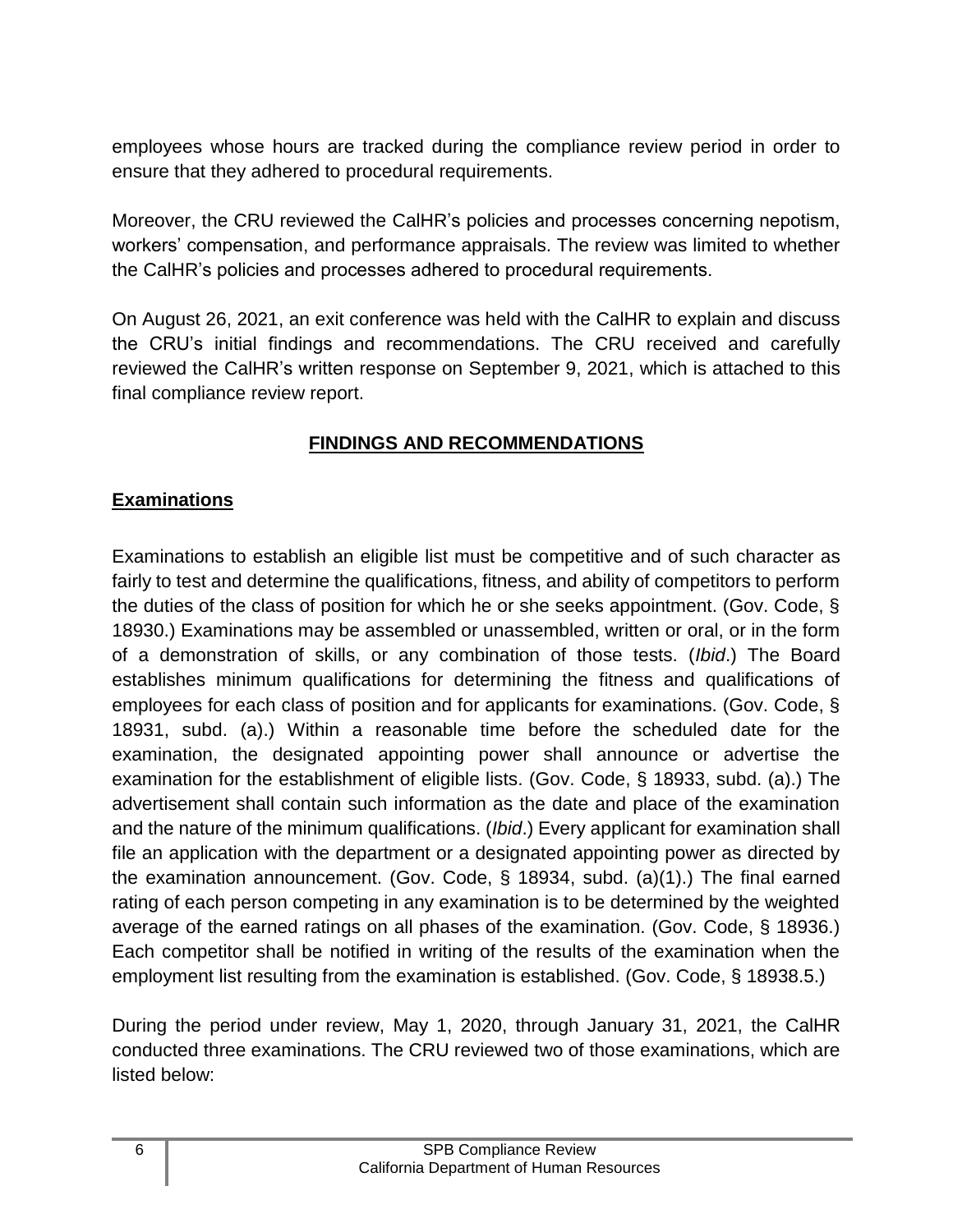| Classification                                  | Exam Type  | <b>Exam Components</b>                            | <b>Final File</b><br>Date | No. of<br>Apps |
|-------------------------------------------------|------------|---------------------------------------------------|---------------------------|----------------|
| CEA A, Chief,<br><b>Administrative Services</b> | <b>CEA</b> | Statement of<br>Qualifications (SOQ) <sup>4</sup> | Until<br>Filled           | 15             |
| CEA B, Chief, Benefits<br><b>Division</b>       | <b>CEA</b> | SOQ                                               | Until<br>Filled           | 18             |

| IN COMPLIANCE   FINDING NO. 1 | <b>EXAMINATIONS COMPLIED WITH CIVIL SERVICE LAWS</b> |
|-------------------------------|------------------------------------------------------|
|                               | <b>AND BOARD RULES</b>                               |

 The CRU reviewed two CEA examinations which the CalHR administered in order to create eligible lists from which to make appointments. The CalHR published and distributed examination bulletins containing the required information for all examinations. Applications received by the CalHR were accepted prior to the final filing date. Applicants were notified about the next phase of the examination process. After all phases of the examination process were completed, the score of each competitor was computed, and a list of eligible candidates was established. The examination results listed the names of all successful competitors arranged in order of the score received by rank. The CRU found no deficiencies in the examinations that the CalHR conducted during the compliance review period.

#### **Appointments**

 In all cases not excepted or exempted by Article VII of the California Constitution, the appointing power must fill positions by appointment, including cases of transfers, reinstatements, promotions, and demotions in strict accordance with the Civil Service Act and Board rules. (Gov. Code, § 19050.) The hiring process for eligible candidates chosen for job interviews shall be competitive and be designed and administered to hire candidates who will be successful. (Cal. Code Regs., tit. 2, § 250, subd. (b).) Interviews shall be conducted using job-related criteria. *(Ibid.)* Persons selected for appointment shall satisfy the minimum qualifications of the classification to which he or she is appointed or have previously passed probation and achieved permanent status in that same classification. (Cal. Code Regs., tit. 2, § 250, subd. (d).) While persons selected for appointment may meet some or most of the preferred or desirable qualifications, they are

 4 In a Statement of Qualifications examination, applicants submit a written summary of their qualifications and experience related to a published list of desired qualifications. Raters, typically subject matter experts, evaluate the responses according to a predetermined rating scale designed to assess their ability to perform in a job classification, assign scores and rank the competitors in a list.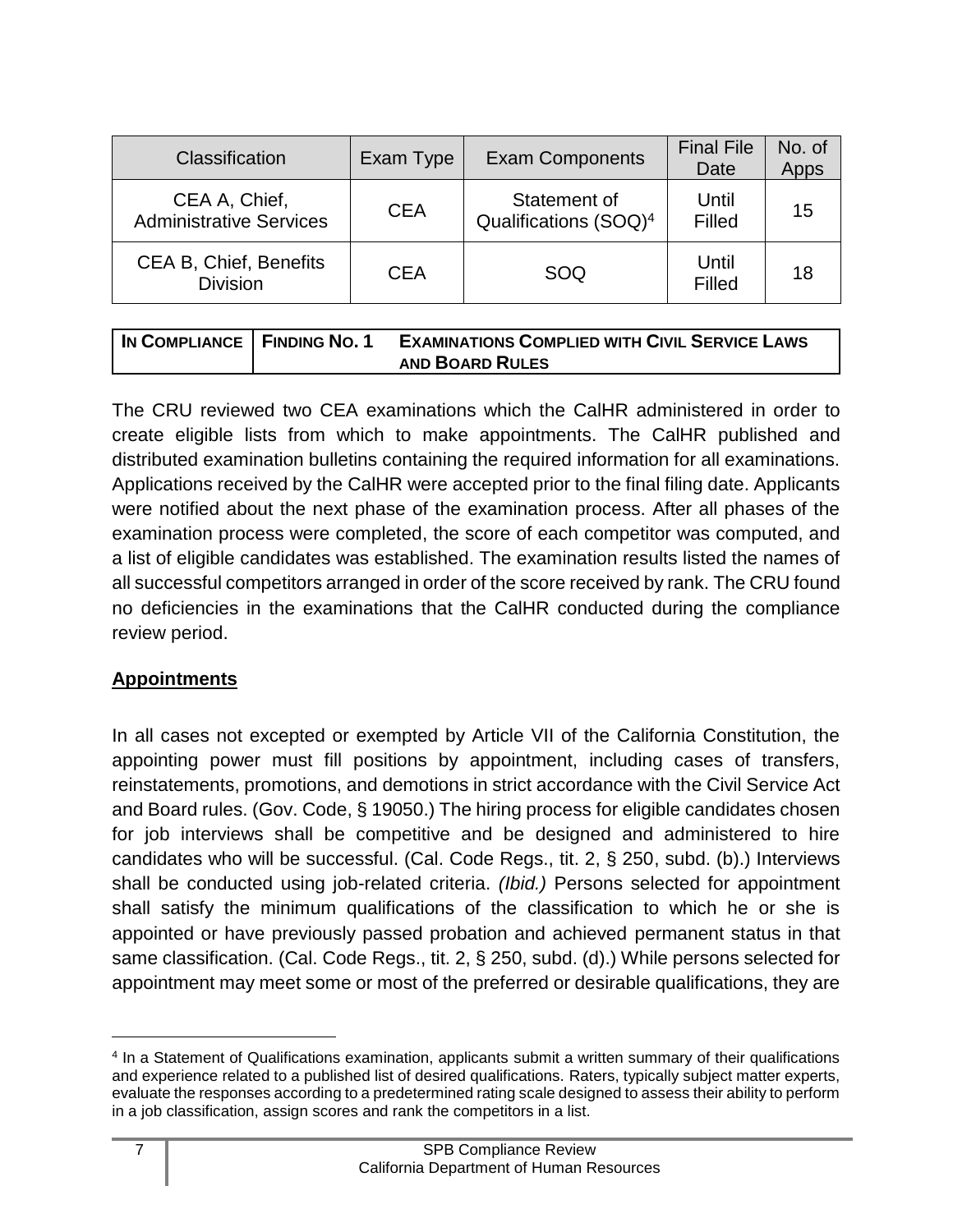not required to meet all the preferred or desirable qualifications. *(Ibid.)* This section does not apply to intra-agency job reassignments. (Cal. Code Regs., tit. 2, § 250, subd. (e).)

 During the period under review, April 1, 2020, through December 31, 2020, the CalHR made 46 appointments. The CRU reviewed 18 of those appointments, which are listed below:

| Classification                                    | Appointment<br>Type       | <b>Tenure</b>       | <b>Time Base</b> | No. of<br>Appts. |
|---------------------------------------------------|---------------------------|---------------------|------------------|------------------|
| <b>Accountant Trainee</b>                         | <b>Certification List</b> | Permanent           | <b>Full Time</b> |                  |
| <b>Associate Governmental</b><br>Program Analyst  | <b>Certification List</b> | Permanent           | <b>Full Time</b> | 1                |
| <b>Associate Personnel</b><br>Analyst             | <b>Certification List</b> | Permanent           | <b>Full Time</b> | 1                |
| <b>Chief Psychologist</b>                         | <b>Certification List</b> | Permanent           | <b>Full Time</b> | 1                |
| <b>Labor Relations Analyst</b>                    | <b>Certification List</b> | Permanent           | <b>Full Time</b> | 1                |
| <b>Labor Relations Counsel IV</b>                 | <b>Certification List</b> | Permanent           | <b>Full Time</b> | 1                |
| Personnel Program Advisor                         | <b>Certification List</b> | <b>Limited Term</b> | <b>Full Time</b> | 1                |
| <b>Personnel Technician II</b><br>(Specialist)    | <b>Certification List</b> | Permanent           | Full Time        | 1                |
| Psychologist                                      | <b>Certification List</b> | Permanent           | <b>Full Time</b> | 1                |
| <b>Staff Services Manager I</b>                   | <b>Certification List</b> | Permanent           | <b>Full Time</b> | $\overline{2}$   |
| <b>Staff Services Manager II</b><br>(Managerial)  | <b>Certification List</b> | <b>Limited Term</b> | <b>Full Time</b> | 1                |
| <b>Staff Services Manager II</b><br>(Supervisory) | <b>Certification List</b> | Permanent           | <b>Full Time</b> | 1                |
| <b>Associate Personnel</b><br>Analyst             | Transfer                  | Permanent           | <b>Full Time</b> | 1                |
| <b>Labor Relations Analyst</b>                    | <b>Transfer</b>           | Permanent           | <b>Full Time</b> | 1                |
| Labor Relations Manager I                         | Transfer                  | Permanent           | <b>Full Time</b> | 1                |
| <b>Staff Services Analyst</b><br>(General)        | Transfer                  | Permanent           | <b>Full Time</b> | 1                |
| <b>Staff Services Manager I</b>                   | <b>Transfer</b>           | Permanent           | <b>Full Time</b> | 1                |

| SEVERITY:      | <b>FINDING NO. 2</b> | <b>PROBATIONARY EVALUATIONS WERE NOT PROVIDED</b> |
|----------------|----------------------|---------------------------------------------------|
| <b>SERIOUS</b> |                      | FOR ALL APPOINTMENTS REVIEWED                     |

# **Summary:** The CalHR did not provide 4 probationary reports of performance for 3 of the 18 appointments reviewed by the CRU, as reflected in the table below: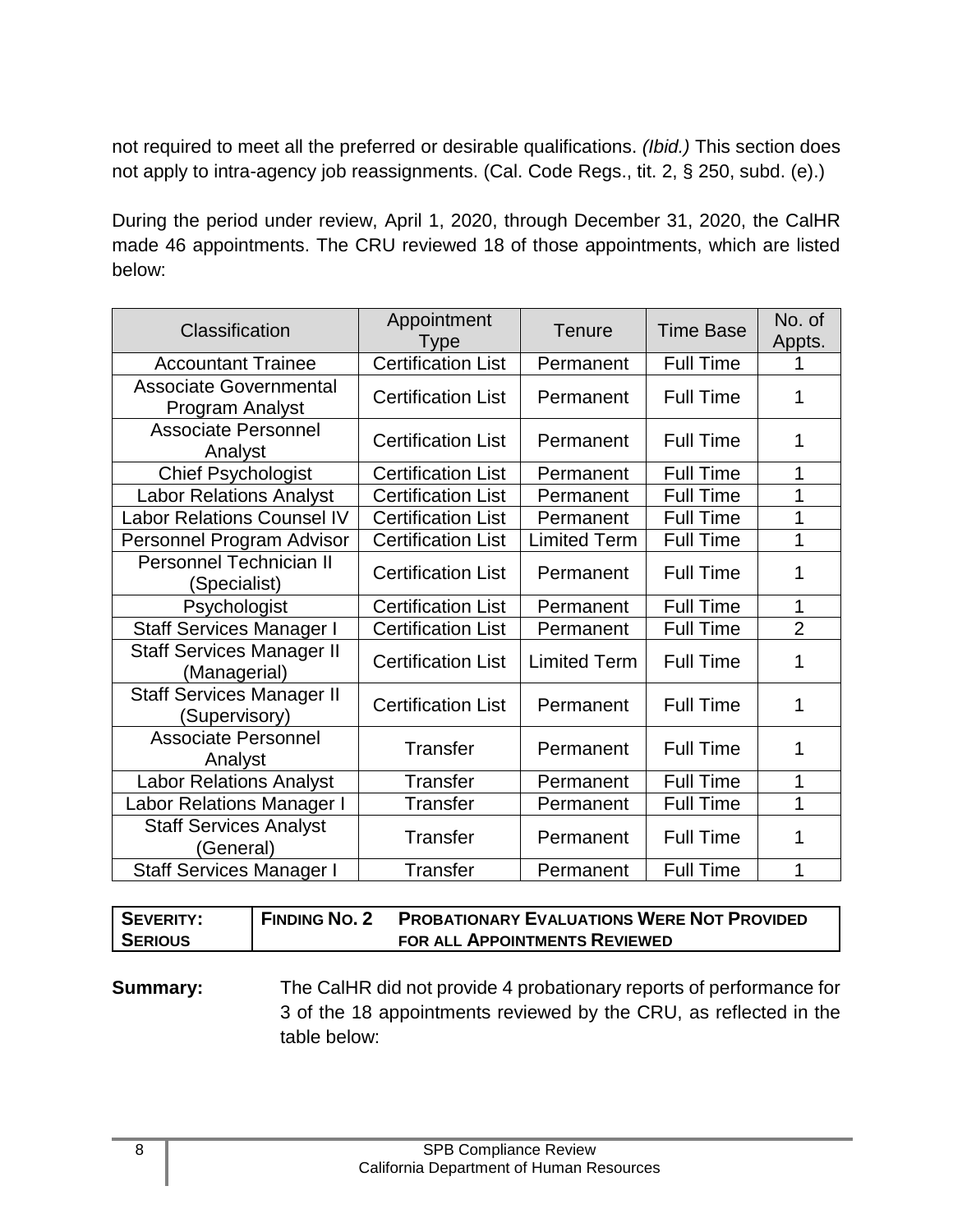| <b>Classification</b>                            | Appointment<br><b>Type</b> | Number of<br>Appointments | <b>Total Number of</b><br><b>Missing Probation</b><br><b>Reports</b> |
|--------------------------------------------------|----------------------------|---------------------------|----------------------------------------------------------------------|
| <b>Associate Governmental</b><br>Program Analyst | <b>List Appointment</b>    |                           |                                                                      |
| <b>Associate Personnel Analyst</b>               | <b>List Appointment</b>    |                           |                                                                      |
| <b>Chief Psychologist</b>                        | <b>List Appointment</b>    |                           |                                                                      |

- **Criteria:** The service of a probationary period is required when an employee enters or is promoted in the state civil service by permanent appointment from an employment list; upon reinstatement after a break in continuity of service resulting from a permanent separation; or after any other type of appointment situation not specifically excepted from the probationary period. (Gov. Code, § 19171.) During the probationary period, the appointing power shall evaluate the work and efficiency of a probationer in the manner and at such periods as the department rules may require. (Gov. Code, § 19172.) A report of the probationer's performance shall be made to the employee at sufficiently frequent intervals to keep the employee adequately informed of progress on the job. (Cal. Code Regs., tit. 2, § 599.795.) A written appraisal of performance shall be made to the Department within 10 days after the end of each one-third portion of the probationary period. *(Ibid*.) The Board's record retention rules require from the date the record is created. (Cal. Code Regs., tit. 2, § 26, that appointing powers retain all probationary reports for five years subd. (a)(3).)
- **Severity:** Serious. The probationary period is the final step in the selection process to ensure that the individual selected can successfully perform the full scope of their job duties. Failing to use the probationary period to assist an employee in improving his or her performance or terminating the appointment upon determination that the appointment is not a good job/person match is unfair to the employee and serves to erode the quality of state government.
- **Cause:** Despite the methods used by the Human Resources Office (HRO) to inform supervisors and managers of the requirements to complete probationary reports, not all supervisors and managers provided timely reports.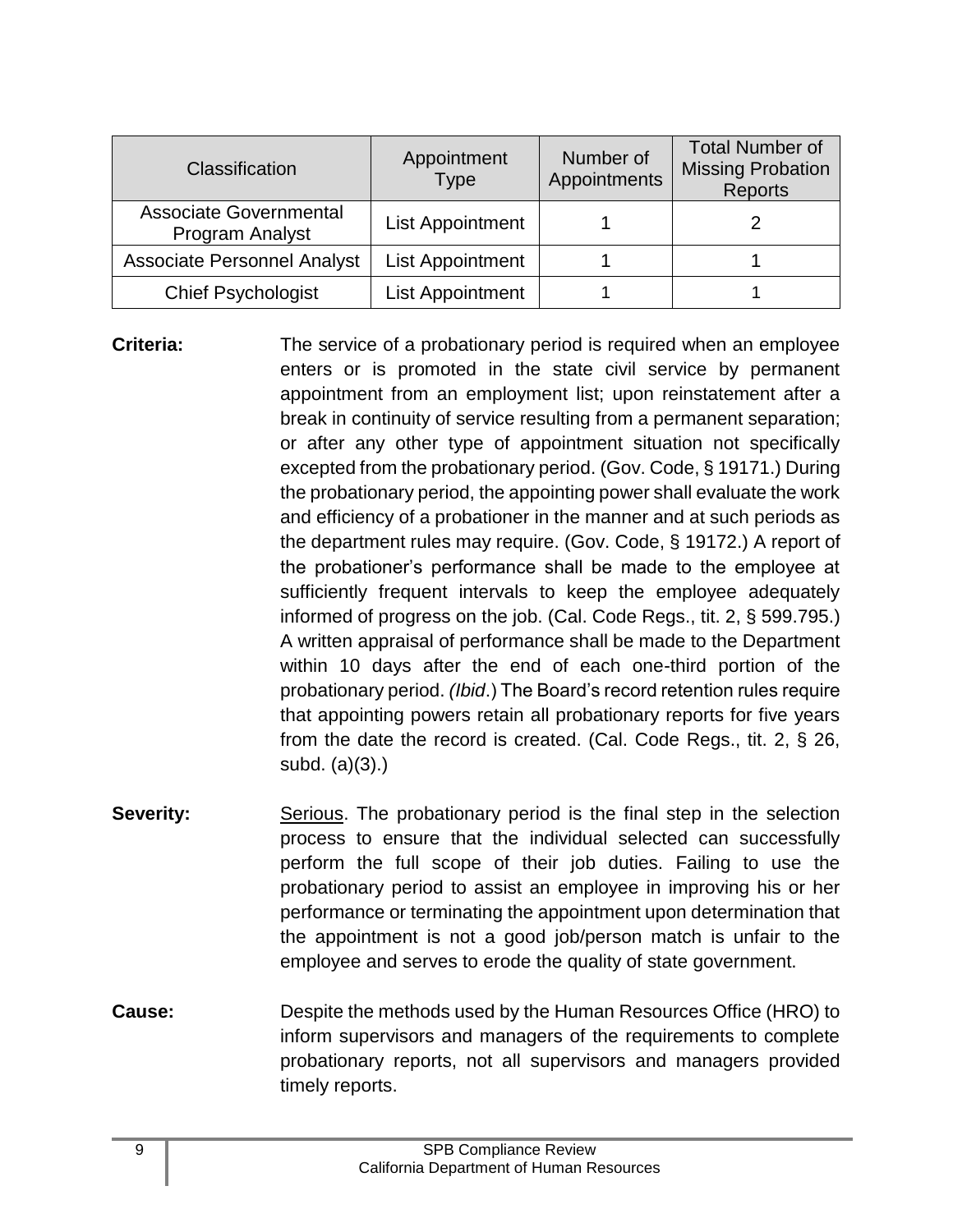**Corrective Action:** The CalHR provides it has taken steps to achieve compliance in this area. Within 90 days of the date of this report, the CalHR must submit to the SPB written documentation which demonstrates the corrections the department has implemented to ensure conformity with Government Code section 19172.

| I SEVERITY:      | <b>FINDING NO. 3</b> | <b>APPOINTMENT DOCUMENTATION WAS NOT KEPT FOR</b> |
|------------------|----------------------|---------------------------------------------------|
| <b>TECHNICAL</b> |                      | THE APPROPRIATE AMOUNT OF TIME                    |

- **Summary:** The CalHR failed to retain personnel records such as NOPA's, duty statements, job announcements/bulletins, and applications. Of the 18 appointments reviewed, the CalHR did not retain 1 NOPA.
- **Criteria:** As specified in section 26 of the Board's Regulations, appointing powers are required to retain records related to affirmative action, equal employment opportunity, examinations, merit, selection, and appointments for a minimum period of five years from the date the record is created. These records are required to be readily accessible and retained in an orderly and systematic manner. (Cal. Code Regs., tit. 2, § 26.)
- **Severity:** Technical. Without documentation, the CRU could not verify if the appointments were properly conducted.
- **Cause:** The NOPA was not received from the State Controller's Office.
- **Corrective Action:** The CalHR provides it has taken steps to achieve compliance in this area. Within 90 days of the date of this report, the CalHR must submit to the SPB written documentation which demonstrates the with the record retention requirements of California Code of corrections the department has implemented to ensure conformity Regulations, title 2, section 26.

#### **Equal Employment Opportunity**

 Each state agency is responsible for an effective EEO program. (Gov. Code, § 19790.) The appointing power for each state agency has the major responsibility for monitoring the effectiveness of its EEO program. (Gov. Code, § 19794.) To that end, the appointing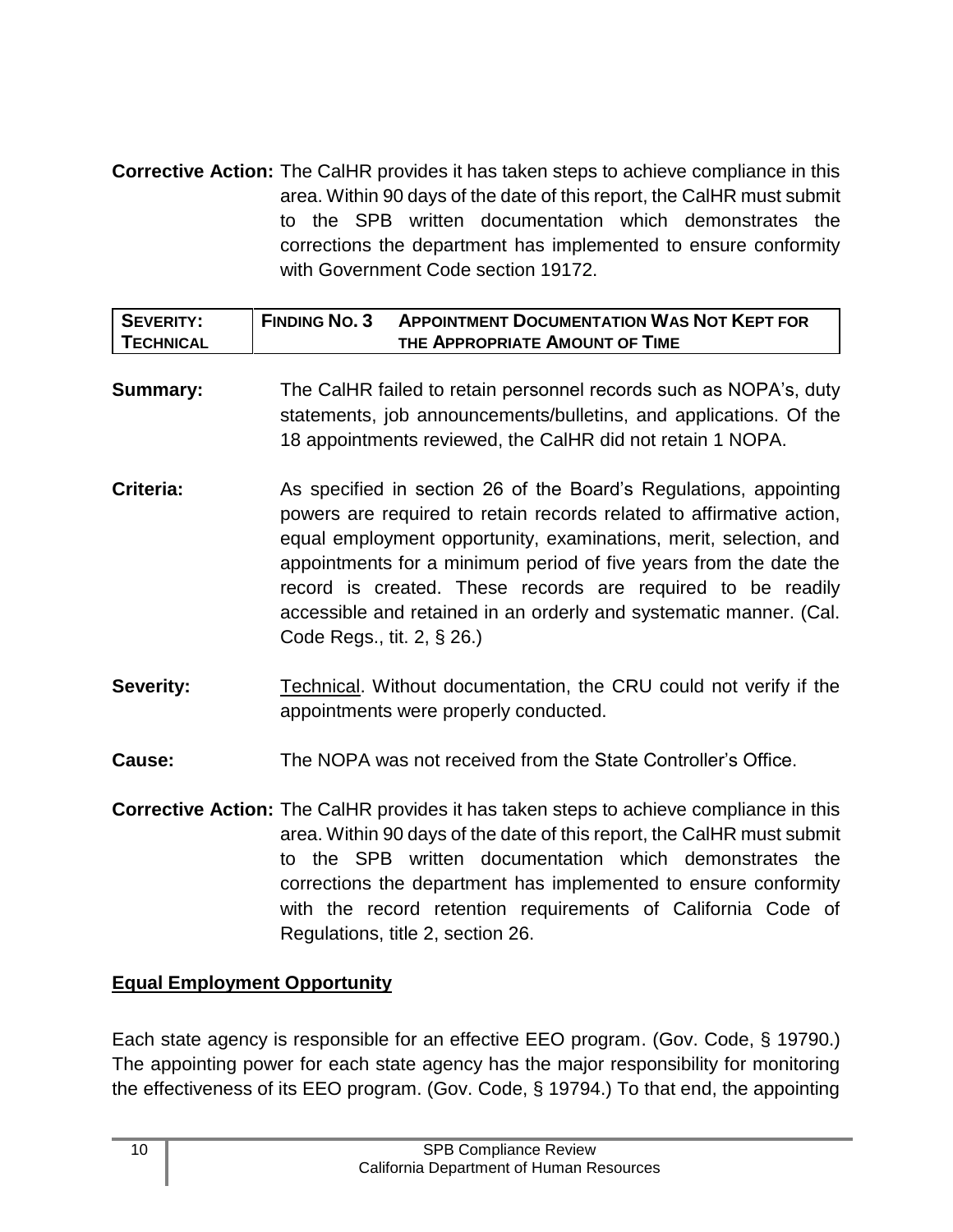power must issue a policy statement committed to EEO; issue procedures for filing, processing, and resolving discrimination complaints; and cooperate with the CalHR, in accordance with Civil Code section 1798.24, subdivisions (o) and (p), by providing access to all required files, documents and data necessary to carry out these mandates. (*Ibid*.) In addition, the appointing power must appoint, at the managerial level, an EEO Officer, who shall report directly to, and be under the supervision of, the director of the department to develop, implement, coordinate, and monitor the department's EEO program. (Gov. Code, § 19795, subd. (a).)

 Each state agency must establish a separate committee of employees who are individuals with a disability, or who have an interest in disability issues, to advise the head of the agency on issues of concern to employees with disabilities. (Gov. Code, § 19795, subd. (b)(1).) The department must invite all employees to serve on the committee and take appropriate steps to ensure that the final committee is comprised of members who have disabilities or who have an interest in disability issues. (Gov. Code, § 19795, subd. (b)(2).)

| IN COMPLIANCE   FINDING NO. 4 | <b>EQUAL EMPLOYMENT OPPORTUNITY PROGRAM</b><br><b>COMPLIED WITH ALL CIVIL SERVICE LAWS AND BOARD</b> |
|-------------------------------|------------------------------------------------------------------------------------------------------|
|                               | <b>RULES</b>                                                                                         |

 After reviewing the policies, procedures, and programs necessary for compliance with the EEO program's role and responsibilities according to statutory and regulatory guidelines, the CRU determined that the CalHR's EEO program provided employees with information and guidance on the EEO process including instructions on how to file discrimination Officer, as well as supervisors and managers. The EEO Officer, who is at a managerial level, reports directly to the Director of the CalHR. The CalHR also provided evidence of its efforts to promote EEO in its hiring and employment practices and to increase its hiring claims. Furthermore, the EEO program outlines the roles and responsibilities of the EEO of persons with a disability.

# **Personal Services Contracts**

 A PSC includes any contract, requisition, or purchase order under which labor or personal services is a significant, separately identifiable element, and the business or person performing the services is an independent contractor that does not have status as an employee of the state. (Cal. Code Regs., tit. 2, § 547.59.) The California Constitution has an implied civil service mandate limiting the state's authority to contract with private entities to perform services the state has historically or customarily performed. Government Code section 19130, subdivision (a), however, codifies exceptions to the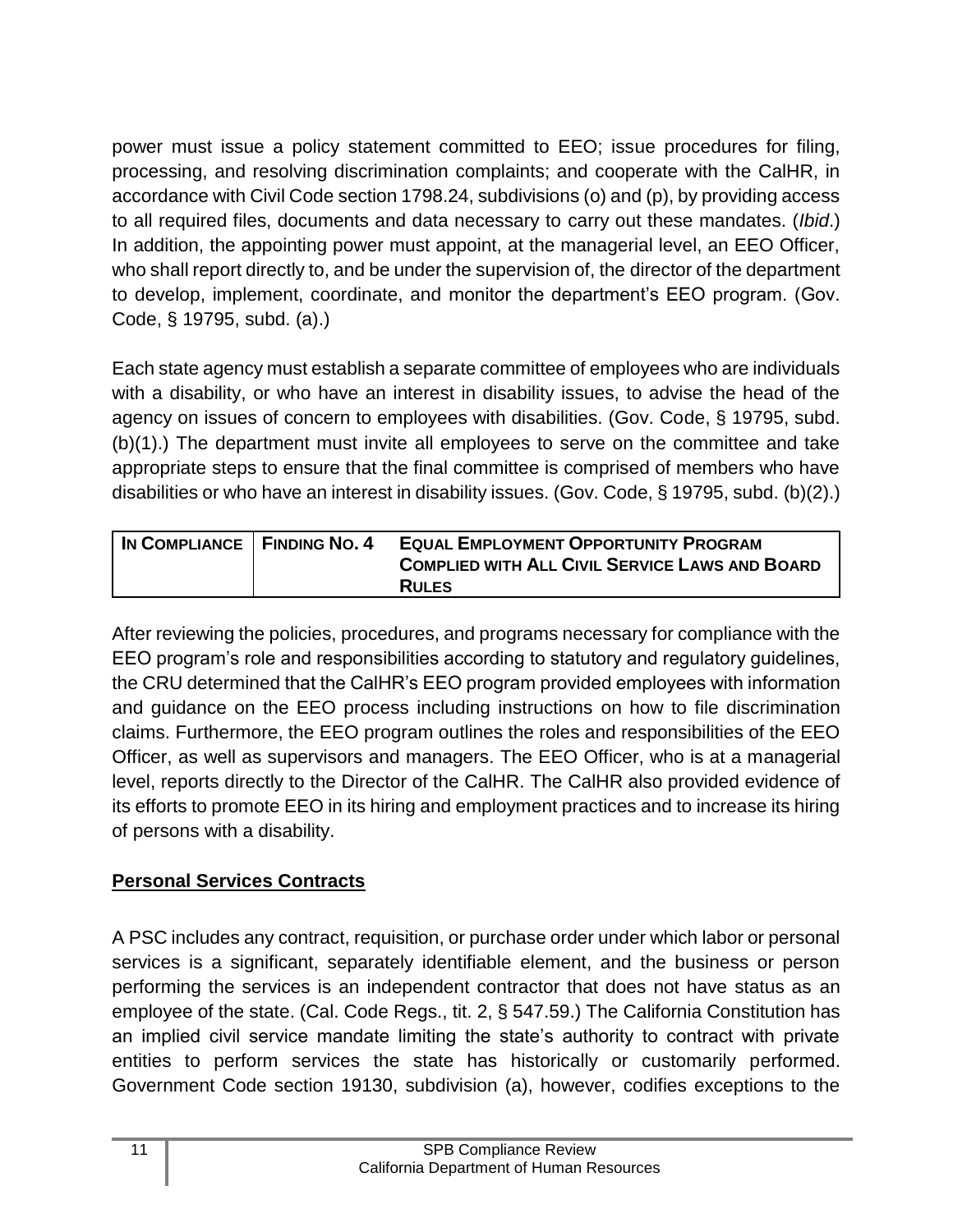a type enumerated in subdivision (b) of Government Code section 19130 are also a new state function, services that are not available within state service, services that are incidental to a contract for the purchase or lease of real or personal property, and services civil service mandate where PSC's achieve cost savings for the state. PSC's that are of permissible. Subdivision (b) contracts include, but are not limited to, private contracts for that are of an urgent, temporary, or occasional nature.

 For cost-savings PSC's, a state agency is required to notify SPB of its intent to execute such a contract. (Gov. Code, § 19131.) For subdivision (b) contracts, the SPB reviews the adequacy of the proposed or executed contract at the request of an employee organization representing state employees. (Gov. Code, § 19132.)

 During the period under review, May 1, 2020, through January 31, 2021, the CalHR had 28 PSC's that were in effect. The CRU reviewed seven of those, which are listed below:

| Vendor                                             | <b>Services</b>                                     | Contract<br>Dates     | Contract<br>Amount | <b>Justification</b><br>Identified? | Union<br>Notification? |
|----------------------------------------------------|-----------------------------------------------------|-----------------------|--------------------|-------------------------------------|------------------------|
| Capitol<br>Couriers,<br>Inc.                       | Courier<br><b>Services</b>                          | $7/1/20 -$<br>6/30/21 | \$9,999            | Yes                                 | Yes                    |
| Cooperative<br>Personnel<br><b>Services</b>        | Training<br><b>Services</b>                         | $7/1/18 -$<br>6/30/21 | \$4,908,350        | Yes                                 | Yes                    |
| Kronick,<br>Moskovitz,<br>Tiedemann,<br>and Girard | Legal<br>Representation                             | $7/1/19 -$<br>6/30/21 | \$1,400,000        | Yes                                 | Yes                    |
| Littler<br>Mendelson                               | Legal<br>Representation                             | $7/1/19 -$<br>6/30/21 | \$100,000          | Yes                                 | Yes                    |
| Platinum<br>Security,<br>Inc.                      | Unarmed<br><b>Security Guard</b><br><b>Services</b> | $9/1/19 -$<br>6/30/23 | \$349,000          | Yes                                 | Yes                    |
| <b>Steve</b><br><b>Barber</b>                      | <b>Interest Based</b><br>Bargaining<br>Training     | $5/1/20 -$<br>6/30/21 | \$6,800            | Yes                                 | Yes                    |
| <b>The</b><br><b>Visibility</b><br>Company         | Health and<br>Wellness<br>Program                   | $7/1/20 -$<br>6/30/23 | \$750,000          | Yes                                 | Yes                    |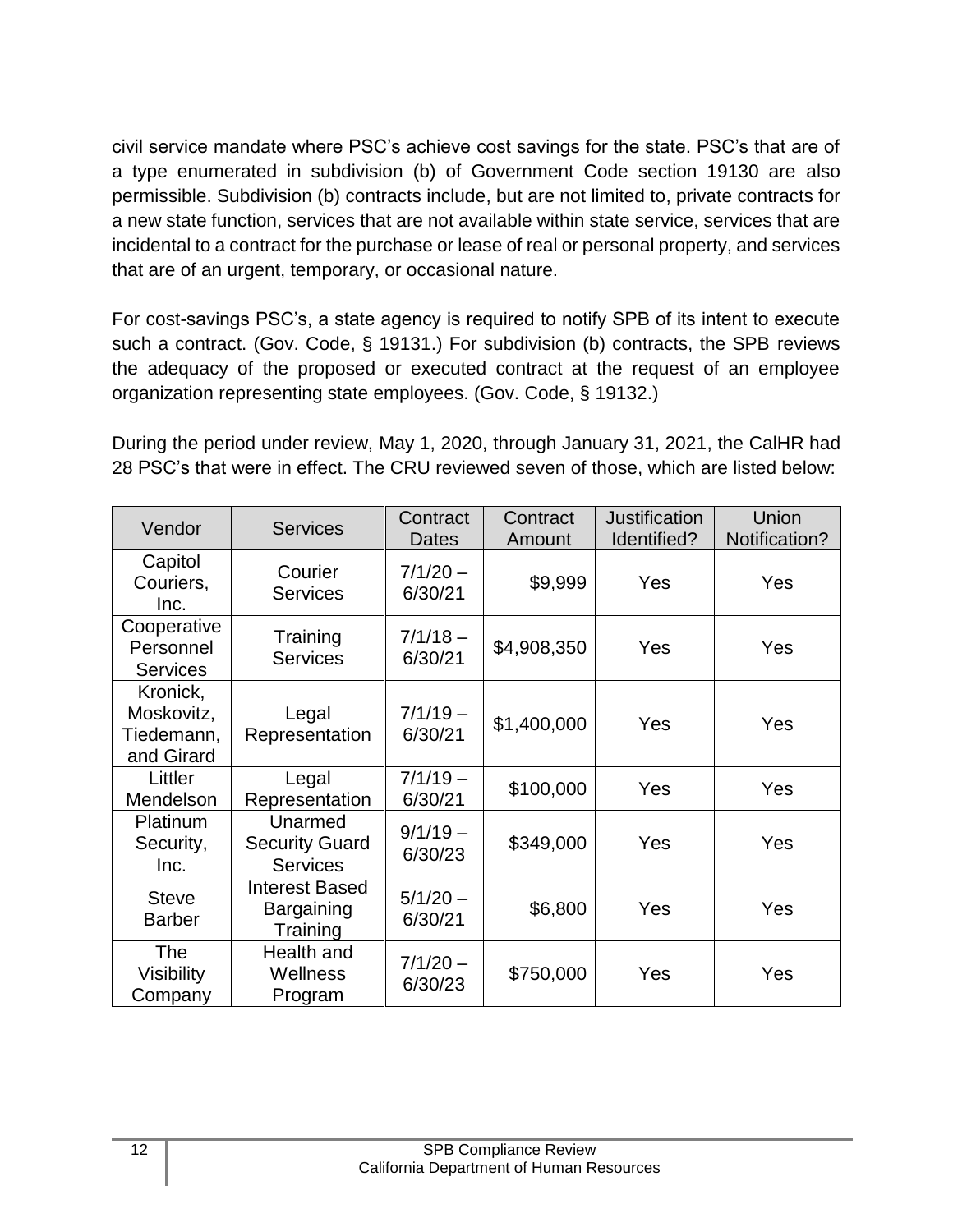|  | IN COMPLIANCE   FINDING NO. 5 PERSONAL SERVICES CONTRACTS COMPLIED WITH |
|--|-------------------------------------------------------------------------|
|  | <b>PROCEDURAL REQUIREMENTS</b>                                          |

 The total dollar amount of all the PSC's reviewed was \$7,524,149. It was beyond the scope of the review to make conclusions as to whether the CalHR's justifications for the contract were legally sufficient. For all PSC's reviewed, the CalHR provided specific and detailed factual information in the written justifications as to how each of the contracts met at least one condition set forth in Government Code section 19130, subdivision (b). Additionally, the CalHR complied with proper notification to all organizations that represent state employees who perform the type or work contracted. Accordingly, the CalHR PSC's complied with civil service laws and board rules.

## **Mandated Training**

 Each member, officer, or designated employee of a state agency who is required to file a statement of economic interest (referred to as "filers") because of the position he or she holds with the agency is required to take an orientation course on the relevant ethics 11146 & 11146.1.) State agencies are required to offer filers the orientation course on a semi-annual basis. (Gov. Code, § 11146.1.) New filers must be trained within six months of appointment and at least once during each consecutive period of two calendar years, statutes and regulations that govern the official conduct of state officials. (Gov. Code, §§ commencing on the first odd-numbered year thereafter. (Gov. Code, § 11146.3.)

 Additionally, new supervisors must be provided sexual harassment prevention training within six months of appointment. Thereafter, each department must provide its supervisors two hours of sexual harassment prevention training every two years. (Gov. Code, § 12950.1, subds. (a) and (b); Gov. Code, § 19995.4.)

 The Board may conduct reviews of any appointing power's personnel practices to ensure compliance with civil service laws and Board regulations. (Gov. Code, § 18661, subd. (a).) In particular, the Board may audit personnel practices related to such matters as selection and examination procedures, appointments, promotions, the management of probationary periods, and any other area related to the operation of the merit principle in state civil service. (*Ibid*.) Accordingly, the CRU reviews documents and records related to training that appointing powers are required by the afore-cited laws to provide its employees.

 The CRU reviewed the CalHR's mandated training program that was in effect during the compliance review period, January 31, 2019, through January 31, 2021.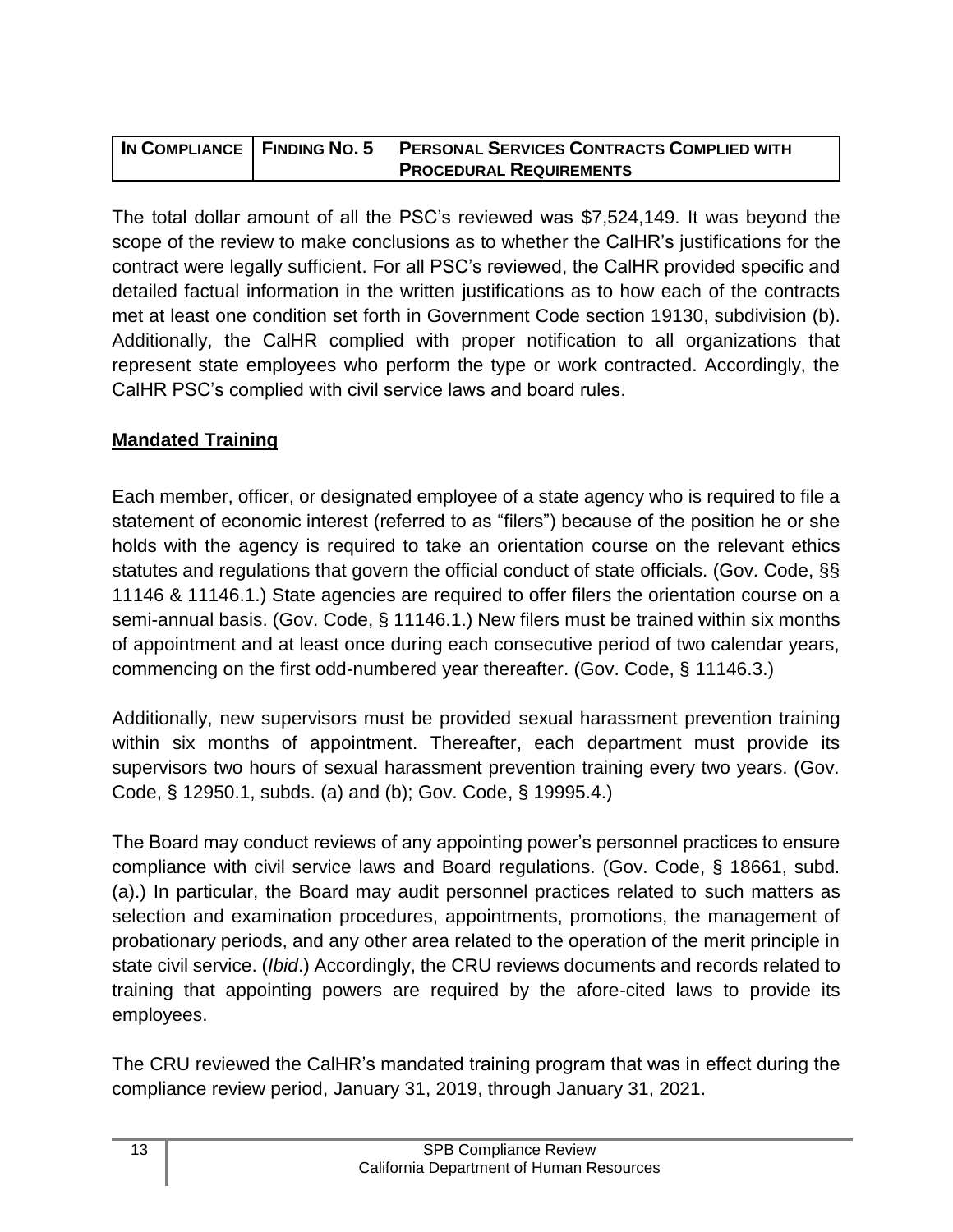| <b>SEVERITY:</b><br><b>VERY SERIOUS</b> | <b>FINDING NO. 6</b><br><b>ETHICS TRAINING WAS NOT PROVIDED FOR ALL FILERS</b>                                                                                                                                                                                                                                                                                                                                                             |
|-----------------------------------------|--------------------------------------------------------------------------------------------------------------------------------------------------------------------------------------------------------------------------------------------------------------------------------------------------------------------------------------------------------------------------------------------------------------------------------------------|
| <b>Summary:</b>                         | The CalHR did not provide ethics training to 1 of 98 existing filers. In<br>addition, the CalHR did not provide ethics training to two of seven<br>new filers within six months of their appointment.                                                                                                                                                                                                                                      |
| Criteria:                               | New filers must be provided ethics training within six months of<br>appointment. Existing filers must be trained at least once during each<br>consecutive period of two calendar years commencing on the first<br>odd-numbered year thereafter. (Gov. Code, § 11146.3, subd. (b).)                                                                                                                                                         |
| <b>Severity:</b>                        | Very Serious. The department does not ensure that its filers are<br>aware of prohibitions related to their official position and influence.                                                                                                                                                                                                                                                                                                |
| Cause:                                  | For new filers who are also transfers, the CalHR was required to<br>obtain further information from their former department. Prior record<br>keeping from other departments and older internal record keeping<br>methods in-house created a delay in determining current compliance<br>affecting the timeliness of correcting and completing the required<br>training.                                                                     |
|                                         | <b>Corrective Action:</b> The CalHR states ethics training has been provided to all employees.<br>Furthermore, the CalHR provides it has taken steps to achieve future<br>compliance in this area. Within 90 days of the date of this report, the<br>CalHR must submit to the SPB written documentation which<br>demonstrates the corrections the department has implemented to<br>ensure conformity with Government Code section 11146.3. |
| <b>SEVERITY:</b><br><b>VERY SERIOUS</b> | <b>FINDING NO. 7</b><br><b>SEXUAL HARASSMENT PREVENTION TRAINING WAS</b><br><b>NOT PROVIDED FOR ALL SUPERVISORS</b>                                                                                                                                                                                                                                                                                                                        |

- **Summary:** The CalHR did not provide sexual harassment prevention training to 2 of 12 new supervisors within 6 months of their appointment. In addition, the CalHR did not provide sexual harassment prevention training to 5 of 59 existing supervisors every 2 years.
- **Criteria:** Each department must provide its supervisors two hours of sexual harassment prevention training every two years. New supervisors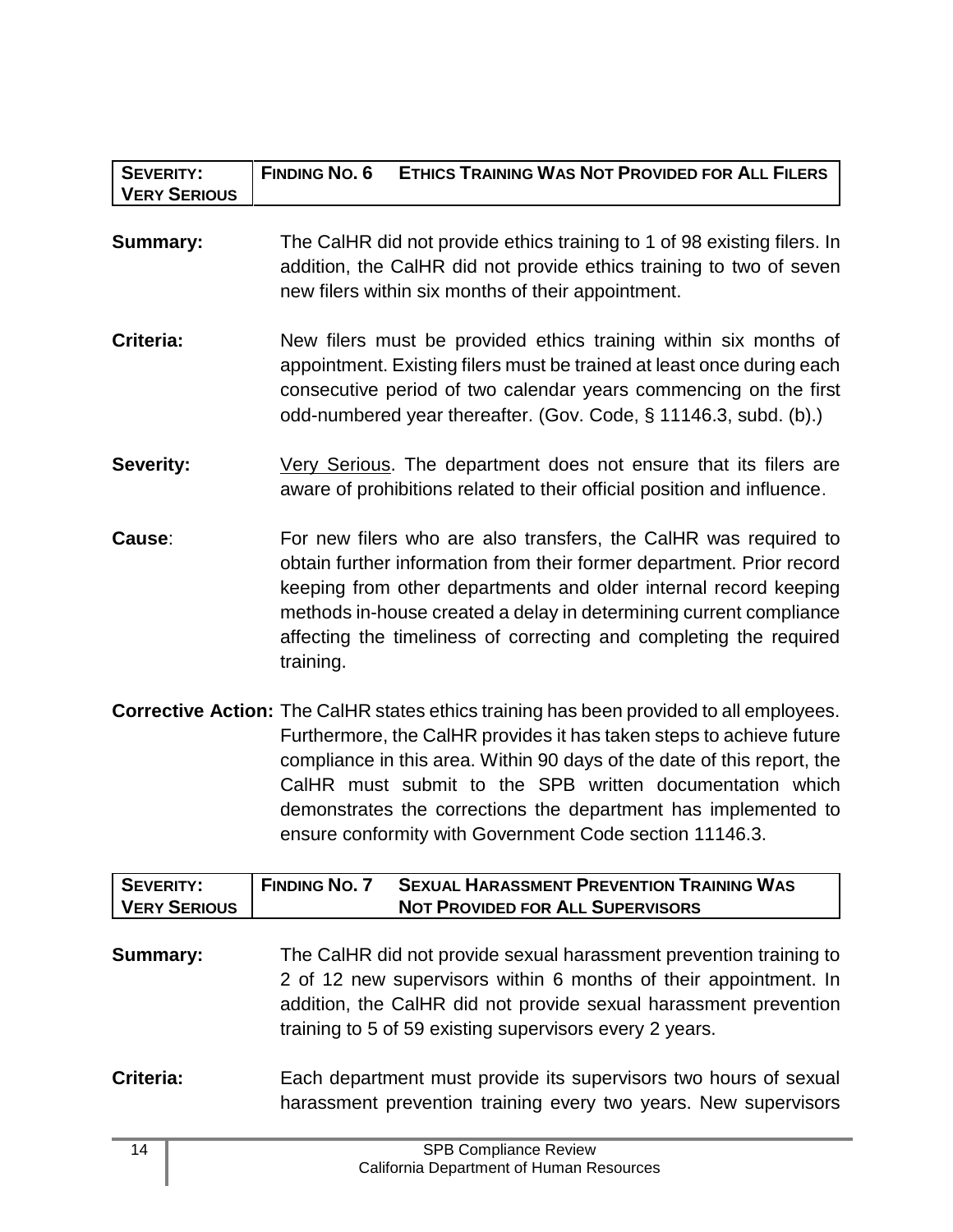must be provided sexual harassment prevention training within six months of appointment. (Gov. Code, § 12950.1, subds. (a) and (b); Gov. Code, § 19995.4.)

- existing supervisors are properly trained to respond to sexual favors, and other verbal or physical harassment of a sexual nature. This limits the department's ability to retain a quality workforce, impacts employee morale and productivity, and subjects the **Severity: Very Serious.** The department does not ensure that all new and harassment or unwelcome sexual advances, requests for sexual department to litigation.
- **Cause:** For the new supervisors, the CalHR believes that information lags created a delay in offering the sexual harassment prevention training. Prior record keeping from other departments and older internal record keeping methods in-house created delay in determining current compliance affecting the timeliness of correcting and completing the required training.
- **Corrective Action:** The CalHR states sexual harassment prevention training has been provided to all supervisors. Furthermore, the CalHR provides it has taken steps to achieve future compliance in this area. Within 90 days of the date of this report, the CalHR must submit to the SPB written has implemented to ensure that supervisors are provided sexual harassment prevention training in accordance with Government documentation which demonstrates the corrections the department Code section 12950.1*.*

#### **Compensation and Pay**

#### Salary Determination

 The pay plan for state civil service consists of salary ranges and steps established by the CalHR. (Cal. Code Regs., tit. 2, § 599.666.) Several salary rules dictate how departments calculate and determine an employee's salary rate<sup>5</sup> upon appointment depending on the appointment type, the employee's state employment and pay history, and tenure.

 $5$  "Rate" is any one of the salary rates in the resolution by CalHR which establishes the salary ranges and steps of the Pay Plan. (Cal. Code Regs., tit. 2, section 599.666.)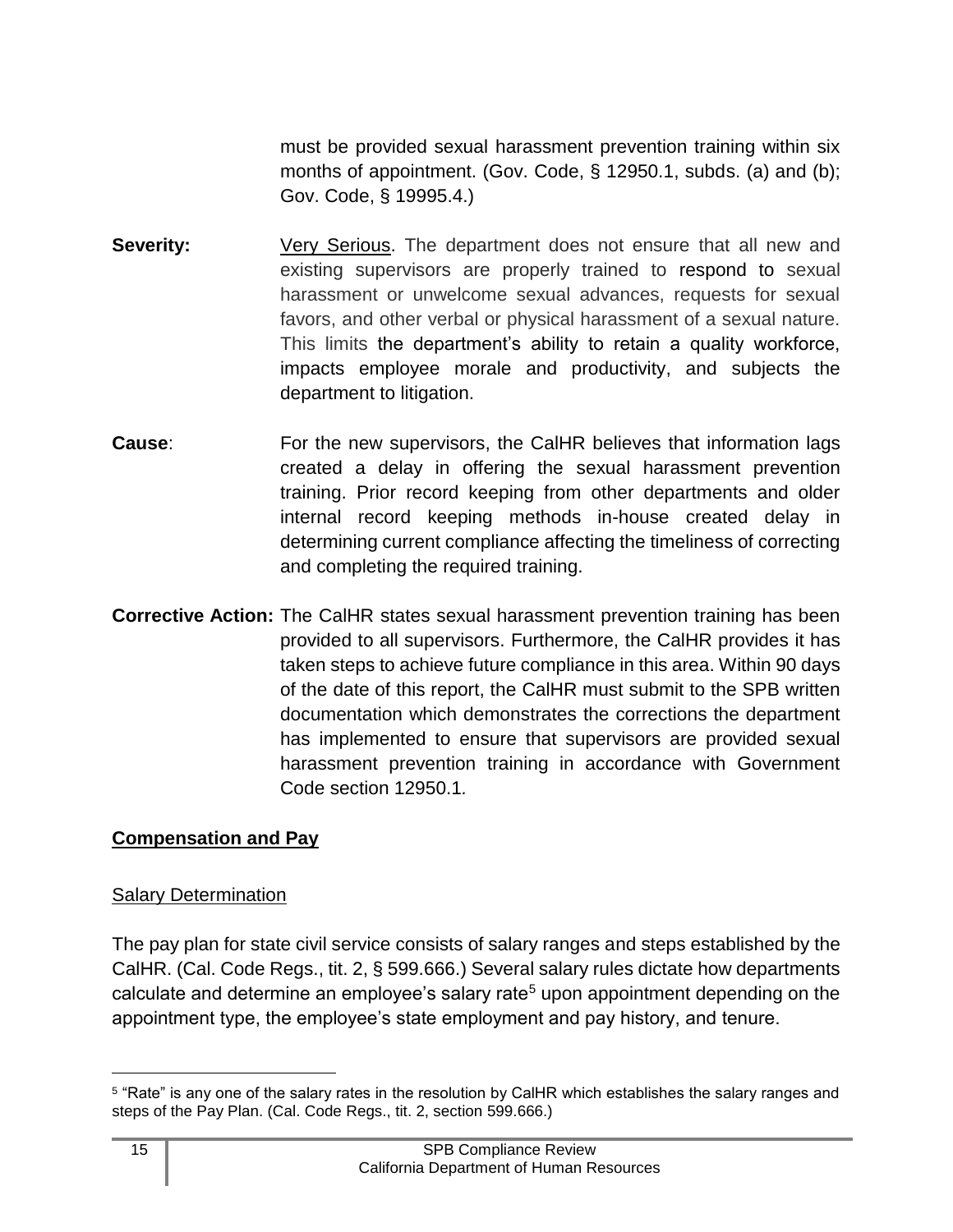Typically, agencies appoint employees to the minimum rate of the salary range for the class. Special provisions for appointments above the minimum exist to meet special recruitment needs and to accommodate employees who transfer into a class from another civil service class and are already receiving salaries above the minimum.

 During the period under review, April 1, 2020, through December 31, 2020, the CalHR CalHR applied salary regulations accurately and correctly processed employees' made 46 appointments. The CRU reviewed 16 of those appointments to determine if the compensation, which are listed below:

| Classification                                    | Appointment<br><b>Type</b> | Tenure          | <b>Time Base</b> | Salary<br>(Monthly<br>Rate) |
|---------------------------------------------------|----------------------------|-----------------|------------------|-----------------------------|
| <b>Associate Governmental</b><br>Program Analyst  | Certification<br>List      | Permanent       | <b>Full Time</b> | \$5,149                     |
| <b>Associate Personnel</b><br>Analyst             | Certification<br>List      | Permanent       | <b>Full Time</b> | \$5,488                     |
| <b>Chief Psychologist</b>                         | Certification<br>List      | Permanent       | <b>Full Time</b> | \$11,493                    |
| <b>Labor Relations Analyst</b>                    | Certification<br>List      | Permanent       | <b>Full Time</b> | \$5,330                     |
| <b>Personnel Program</b><br>Advisor               | Certification<br>List      | Limited<br>Term | <b>Full Time</b> | \$7,815                     |
| <b>Personnel Technician II</b><br>(Specialist)    | Certification<br>List      | Permanent       | <b>Full Time</b> | \$3,817                     |
| Psychologist                                      | Certification<br>List      | Permanent       | <b>Full Time</b> | \$10,946                    |
| <b>Staff Services Manager I</b>                   | Certification<br>List      | Permanent       | <b>Full Time</b> | \$6,447                     |
| <b>Staff Services Manager I</b>                   | Certification<br>List      | Permanent       | <b>Full Time</b> | \$6,972                     |
| <b>Staff Services Manager II</b><br>(Managerial)  | Certification<br>List      | Limited<br>Term | <b>Full Time</b> | \$7,988                     |
| <b>Staff Services Manager II</b><br>(Supervisory) | Certification<br>List      | Permanent       | <b>Full Time</b> | \$7,609                     |
| <b>Associate Personnel</b><br>Analyst             | <b>Transfer</b>            | Permanent       | <b>Full Time</b> | \$5,488                     |
| <b>Labor Relations Analyst</b>                    | <b>Transfer</b>            | Permanent       | <b>Full Time</b> | \$5,333                     |
| <b>Labor Relations Manager I</b>                  | <b>Transfer</b>            | Permanent       | <b>Full Time</b> | \$8,154                     |
| <b>Staff Services Analyst</b><br>(General)        | <b>Transfer</b>            | Permanent       | <b>Full Time</b> | \$4,495                     |
| <b>Staff Services Manager I</b>                   | <b>Transfer</b>            | Permanent       | <b>Full Time</b> | \$5,851                     |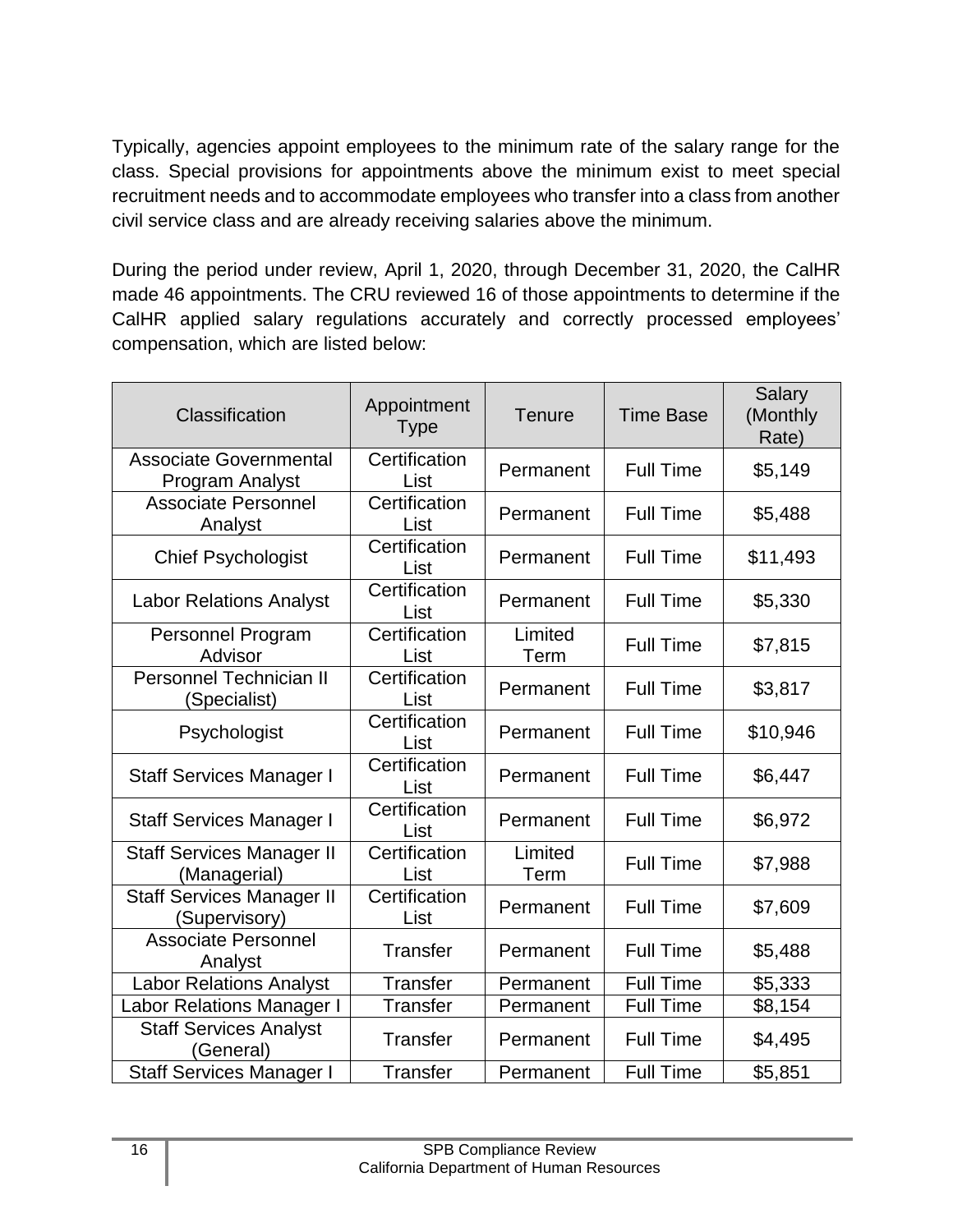| <b>SEVERITY:</b>    | <b>FINDING NO. 8</b> | <b>INCORRECT APPLICATION OF SALARY DETERMINATION</b> |
|---------------------|----------------------|------------------------------------------------------|
| <b>VERY SERIOUS</b> |                      | LAWS, RULES, AND CALHR POLICIES AND GUIDELINES       |
|                     |                      | <b>FOR APPOINTMENT</b>                               |

**Summary:** The CRU found two errors in the CalHR's determination of employee compensation:

| Classification                     | <b>Description of Findings</b>                                                                                                                                                                        | Criteria                      |
|------------------------------------|-------------------------------------------------------------------------------------------------------------------------------------------------------------------------------------------------------|-------------------------------|
| <b>Staff Services</b><br>Manager I | Employee was entitled to receive a 5%<br>pay increase. Incorrect salary<br>determination resulted in the employee<br>being underpaid.                                                                 | Cal. Code Regs., §<br>599.674 |
| Psychologist                       | Employee was not returned to the<br>appropriate salary range prior to<br>movement into the appointed<br>classification. Incorrect salary<br>determination resulted in the employee<br>being overpaid. | Cal. Code Regs., §<br>599.676 |

- **Criteria:** Departments are required to calculate and apply salary rules for each appointed employee accurately based on the pay plan for the state civil service. All civil service classes have salary ranges with minimum and maximum rates. (Cal. Code Regs., tit. 2, § 599.666.)
- **Severity:** *Very Serious.* In two circumstances, the CalHR failed to comply with the requirements outlined in the state civil service pay plan. Incorrectly applying compensation laws and rules in accordance with CalHR's policies and guidelines results in civil service employees receiving incorrect and/or inappropriate pay amounts.
- **Cause:** Human error in application of salary rules.
- **Corrective Action:** The CalHR provides it has taken steps to achieve compliance in this area. Within 90 days of the date of this report, the CalHR must submit to the SPB written documentation which demonstrates the corrections the department has implemented to ensure that employees are compensated correctly*.* The CalHR must establish an audit system to correct current compensation transactions as well as future transactions.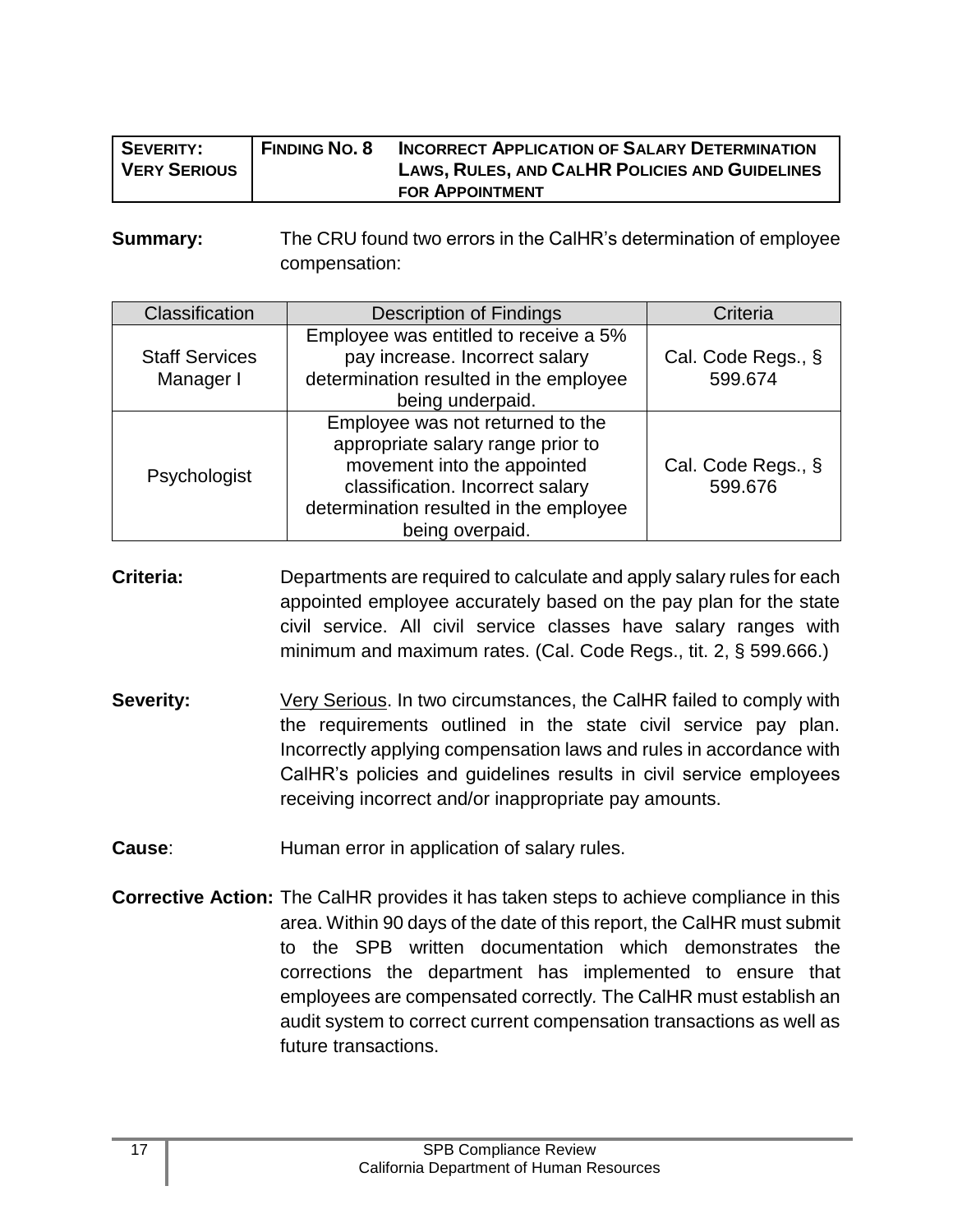# Alternate Range Movement Salary Determination (within same classification)

 If an employee qualifies under established criteria and moves from one alternate range to another alternate range of a class, the employee shall receive an increase or a decrease equivalent to the total of the range differential between the maximum salary rates of the alternate ranges. (Cal. Code Regs., tit. 2, § 599.681.) However, in many instances, the CalHR provides salary rules departments must use when employees move between alternate ranges. These rules are described in the alternate range criteria. (CalHR Pay Scales). When no salary rule or method is cited in the alternate range criteria, departments must default to Rule 599.681.

 During the period under review, April 1, 2020, through December 31, 2020, the CalHR employees made 14 alternate range movements within a classification. The CRU reviewed seven of those alternate range movements to determine if the CalHR applied salary regulations accurately and correctly processed each employee's compensation, which are listed below:

| Classification                                   | Prior<br>Range | <b>Current</b><br>Range | <b>Time Base</b> | Salary<br>(Monthly<br>Rate) |
|--------------------------------------------------|----------------|-------------------------|------------------|-----------------------------|
| <b>Accountant Trainee</b>                        | Α              |                         | <b>Full Time</b> | \$3,907                     |
| <b>Associate Governmental</b><br>Program Analyst | A              |                         | <b>Full Time</b> | \$5,304                     |
| <b>Information Technology</b><br>Specialist II   | A              |                         | <b>Full Time</b> | \$9,545                     |
| Legal Counsel                                    |                | M                       | <b>Full Time</b> | \$6,286                     |
| Personnel Technician II<br>(Specialist)          | A              |                         | <b>Full Time</b> | \$3,932                     |
| Psychologist                                     | A              |                         | <b>Full Time</b> | \$10,814                    |
| <b>Staff Services Analyst</b><br>(General)       | C              | N                       | <b>Full Time</b> | \$4,630                     |

| IN COMPLIANCE   FINDING NO. 9 | <b>ALTERNATIVE RANGE MOVEMENTS COMPLIED WITH</b> |
|-------------------------------|--------------------------------------------------|
|                               | CIVIL SERVICE LAWS, BOARD RULES, AND/OR CALHR    |
|                               | <b>POLICIES AND GUIDELINES</b>                   |

 The CRU determined that the alternate range movements the CalHR made during the compliance review period, satisfied civil service laws, Board rules and CalHR policies and guidelines.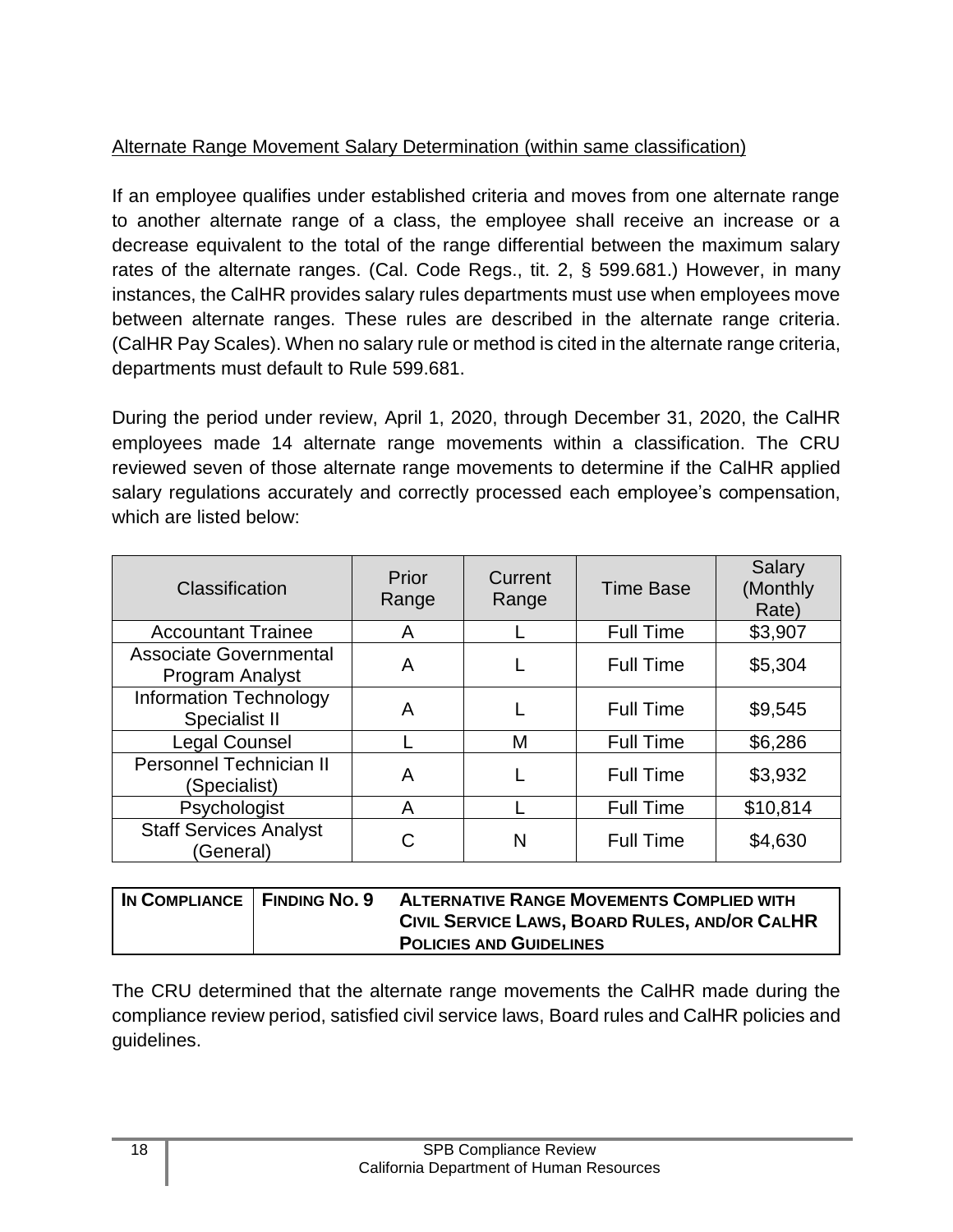## Pay Differentials

 A pay differential is special additional pay recognizing unusual competencies, circumstances, or working conditions applying to some or all incumbents in select classes. A pay differential may be appropriate in those instances when a subgroup of positions within the overall job class might have unusual circumstances, competencies, or working conditions that distinguish these positions from other positions in the same class. Typically, pay differentials are based on qualifying pay criteria such as: work responsibilities; special licenses, skills or training; performance-based pay; incentivelocations or shift assignments; professional or educational certification; temporary based pay; or, recruitment and retention. (Classification and Pay Manual Section 230.)

 California State Civil Service Pay Scales Section 14 describes the qualifying pay criteria for the majority of pay differentials. However, some of the alternate range criteria in the pay scales function as pay differentials. Generally, departments issuing pay differentials the pay differential, the collective bargaining unit identifier, the classification applicable to the salary rate and conditions along with the specific criteria, and any relevant should, in order to justify the additional pay, document the following: the effective date of documentation to verify the employee meets the criteria.

 During the period under review, April 1, 2020, through December 31, 2020, the CalHR issued pay differentials<sup>6</sup> to 43 employees. The CRU reviewed 14 of these pay differentials to ensure compliance with applicable CalHR policies and guidelines. These are listed below:

| Classification                         | Pay Differential | <b>Monthly Amount</b> |
|----------------------------------------|------------------|-----------------------|
| Administrative Law Judge III           | 84               | 5%                    |
| <b>CEA</b>                             | 248              | 5%                    |
| Personnel Program Advisor              | 248              | 5%                    |
| Personnel Program Advisor              | 248              | 5%                    |
| Personnel Program Manager II           | 248              | 5%                    |
| Personnel Program Manager II           | 248              | 5%                    |
| Personnel Technician I                 | 249              | \$150                 |
| Personnel Technician I                 | 249              | \$150                 |
| <b>Staff Personnel Program Analyst</b> | 248              | 5%                    |
| <b>Staff Personnel Program Analyst</b> | 248              | 5%                    |

 $^6$  For the purposes of the CRU's review, only monthly pay differentials were selected for review at this time.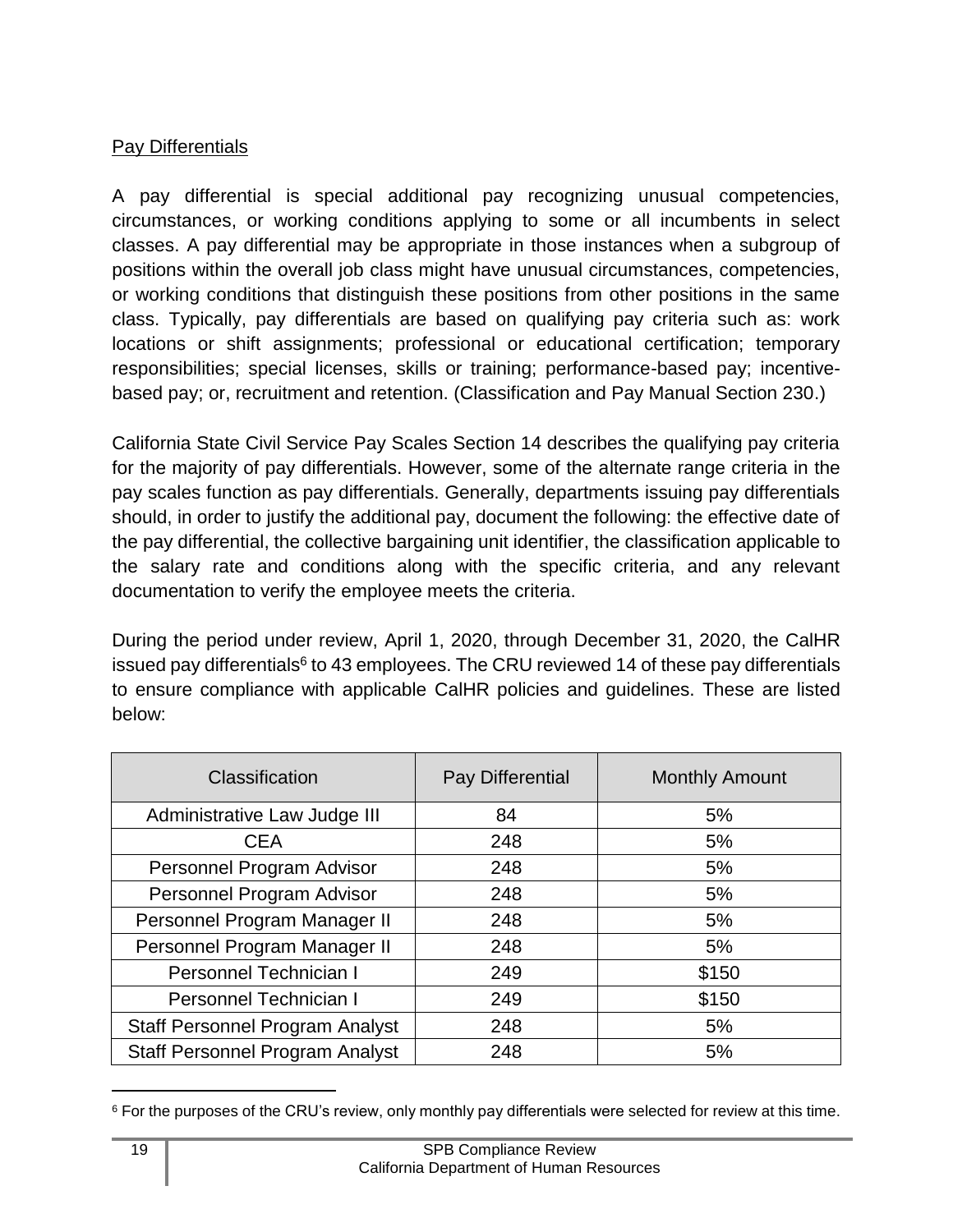| Classification                         | Pay Differential | <b>Monthly Amount</b> |
|----------------------------------------|------------------|-----------------------|
| <b>Staff Personnel Program Analyst</b> | 248              | 5%                    |
| <b>Staff Personnel Program Analyst</b> | 248              | 5%                    |
| <b>Staff Services Manager I</b>        | 248              | 5%                    |
| <b>Staff Services Manager III</b>      | 248              | 5%                    |

| IN COMPLIANCE   FINDING NO. | 10 | <b>PAY DIFFERENTIAL AUTHORIZATIONS COMPLIED WITH</b><br>CIVIL SERVICE LAWS, BOARD RULES, AND CALHR<br><b>POLICIES AND GUIDELINES</b> |
|-----------------------------|----|--------------------------------------------------------------------------------------------------------------------------------------|
|                             |    |                                                                                                                                      |

 The CRU found no deficiencies in the pay differentials that the CalHR authorized during the compliance review period. Pay differentials were issued correctly in recognition of unusual competencies, circumstances, or working conditions in accordance with applicable rules and guidelines.

#### Out-of-Class Assignments and Pay

For excluded<sup>7</sup> and most rank and file employees, out-of-class (OOC) work is defined as allocated to an existing class and not allocated to the class in which the person has a current, legal appointment. (Cal. Code Regs., tit. 2, § 599.810, subd. (a)(2).) A higher classification is one with a salary range maximum that is any amount higher than the salary range maximum of the classification to which the employee is appointed. (Cal. Code Regs., tit. 2, § 599.810, subd. (a)(3).) performing, more than 50 percent of the time, the full range of duties and responsibilities

 According to the Classification and Pay Guide, OOC assignments should only be used as a last resort to accommodate temporary staffing needs. All civil service alternatives should be explored first before using OOC assignments. However, certain MOU provisions and the California Code of Regulations, title 2, section 599.810 allow for short- term OOC assignments to meet temporary staffing needs. Should OOC work become necessary, the assignment would be made pursuant to the applicable MOU provisions or salary regulations. Before assigning the OOC work, the department should have a plan to correct the situation before the time period outlined in applicable law, policy or MOU expires. (Classification and Pay Guide Section 375.)

 $^7$  "Excluded employee" means an employee as defined in Government Code section 3527, subdivision (b) (Ralph C. Dills Act) except those excluded employees who are designated managerial pursuant to Government Code section 18801.1.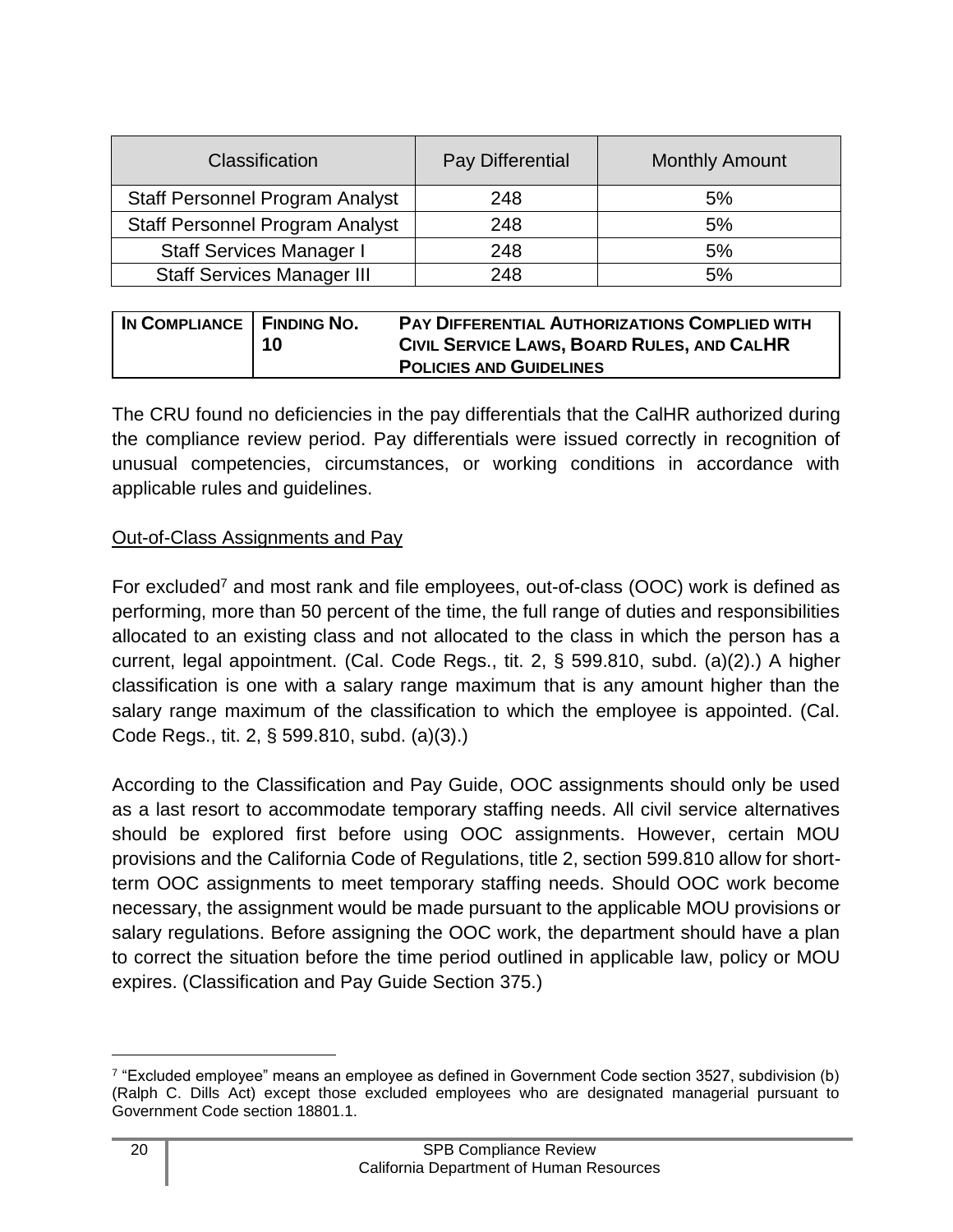During the period under review, April 1, 2020, through December 31, 2020, the CalHR issued OOC pay to three employees. The CRU reviewed those three OOC assignments to ensure compliance with applicable MOU provisions, salary regulations, and CalHR policies and guidelines. These are listed below:

| Classification                | <b>Bargaining</b><br>Unit | <b>Out-of-Class</b><br>Classification | <b>Time Frame</b> |
|-------------------------------|---------------------------|---------------------------------------|-------------------|
| <b>Associate Governmental</b> | <b>R01</b>                | <b>Staff Services</b>                 | $7/15/2019 -$     |
| Program Analyst               |                           | Manager I                             | 7/15/2020         |
| <b>Personnel Program</b>      | Excluded                  | <b>Personnel Program</b>              | $8/19/2020 -$     |
| Advisor                       |                           | Manager II                            | 2/19/2021         |
|                               |                           |                                       | $8/5/2019 -$      |
| Psychologist                  | R <sub>19</sub>           | <b>Chief Psychologist</b>             | 8/5/2020          |

| <b>SEVERITY:</b>         | <b>FINDING NO.</b> | <b>INCORRECT AUTHORIZATION OF OUT-OF-CLASS PAY</b> |
|--------------------------|--------------------|----------------------------------------------------|
| <b>VERY SERIOUS   11</b> |                    |                                                    |

 **Summary:** The CRU found errors in all three of the CalHR's authorizations of OOC pay:

| <b>Classification</b>                        | <b>Out-of-Class</b><br>Classification        | <b>Description of Findings</b>                                                                                                                                   | Criteria                                                |
|----------------------------------------------|----------------------------------------------|------------------------------------------------------------------------------------------------------------------------------------------------------------------|---------------------------------------------------------|
| Associate<br>Governmental<br>Program Analyst | <b>Staff</b><br><b>Services</b><br>Manager I | OOC pay was not<br>recalculated after the<br>employee received their<br>Merit Salary Adjustment.<br>Employee was underpaid.                                      | Pay Differential 91                                     |
| Personnel<br>Program Advisor                 | Personnel<br>Program<br>Manager II           | OOC pay was not<br>calculated with the<br>Personal Leave Program<br>(PLP) 2020 reduction for<br>all the days within the<br>OOC period. Employee<br>was overpaid. | <b>Human Resources</b><br><b>Manual Section</b><br>2113 |
| Psychologist                                 | Chief<br>Psychologist                        | OOC pay was not<br>calculated with the PLP<br>2020 reduction for all the<br>days within the OOC<br>period. Employee was<br>overpaid.                             | <b>Human Resources</b><br><b>Manual Section</b><br>2113 |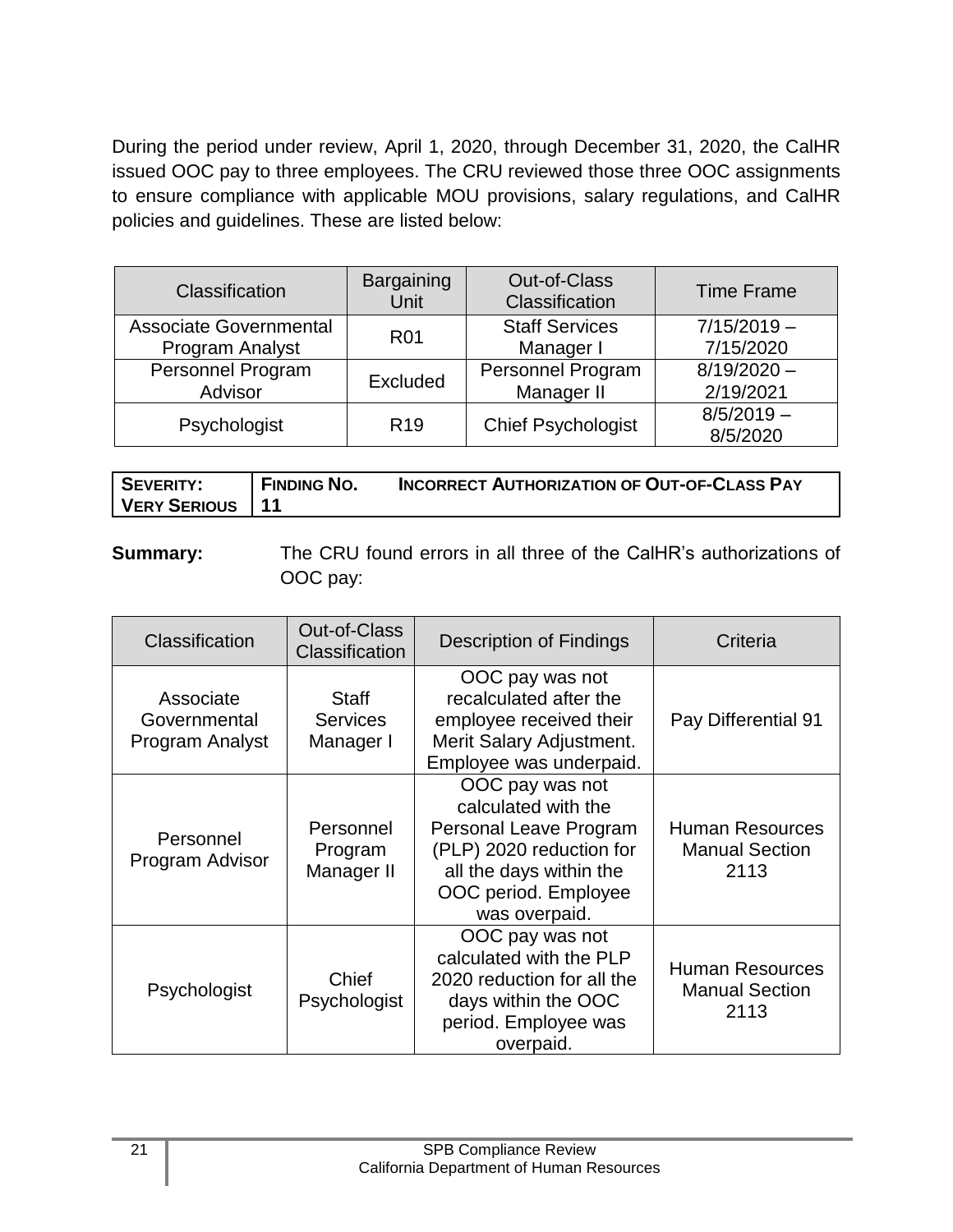**Criteria:** An employee may be temporarily required to perform out-of-class work by his/her department for up to one hundred twenty (120) calendar days in any twelve (12) consecutive calendar months when it determines that such an assignment is of unusual urgency, nature, cannot feasibly be met through use of other civil service or administrative alternatives. Departments may not use out-of-class assignments to avoid giving civil service examinations or to avoid using existing eligibility lists created as the result of a civil service volume, location, duration, or other special characteristics; and, examination.

> Employees may be compensated for performing duties of a higher classification provided that: the assignment is made in advance in writing and the employee is given a copy of the assignment; and the duties performed by the employee are not described in a training and development assignment or by the specification for the class to which the excluded employee is appointed and, are fully consistent with the types of jobs described in the specification for the higher classification; and the employee does not perform such duties for more than 120 days in a fiscal year. (Cal. Code Regs., tit. 2, § 599.810, subd. (b)(1)(3)(4).)

> For excluded employees, there shall be no compensation for assignments that last for 15 consecutive working days or less. (Cal. Code Regs., tit. 2, § 599.810, subd. (c).) An excluded employee performing in a higher class for more than 15 consecutive working days shall receive the rate of pay the excluded employee would receive if appointed to the higher class for the entire duration of the assignment, not to exceed one year. (Cal. Code Regs., tit. 2, § 599.810, subd. (d).) An excluded employee may be assigned out-of- class work for more than 120 calendar days during any 12-month period only if the appointing power files a written statement with the CalHR certifying that the additional out-of-class work is required to meet a need that cannot be met through other administrative or civil service alternatives. (Cal. Code Regs., tit. 2, § 599.810, subd. (e).)

 pay plan by incorrectly applying compensation laws and rules in accordance with CalHR's policies and guidelines. This results in civil **Severity:** Very Serious. The CalHR failed to comply with the state civil service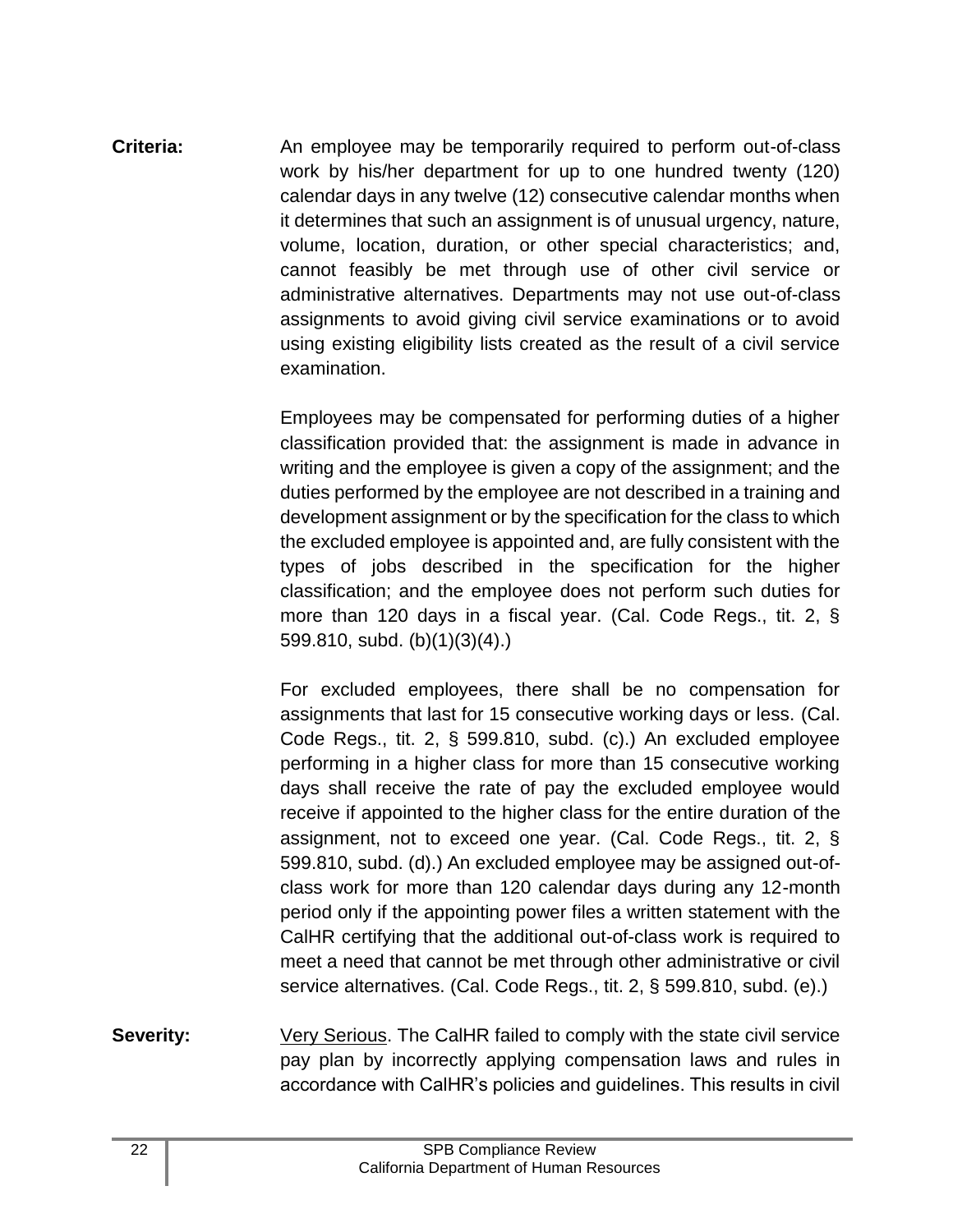service employees receiving incorrect and/or inappropriate compensation.

- **Cause:** Human error contributed to one of the findings. However, the other two were due to a miscalculation related to the recent implementation of the 2020 Personal Leave Program.
- **Corrective Action:** The CalHR provides it has taken steps to achieve compliance in this area. Within 90 days of the date of this report, the CalHR must submit to the SPB written documentation which demonstrates the corrections the department has implemented to ensure conformity with California Code of Regulations, title 2, section 599.810 and Pay Differential 91 and Human Resources Manual Section 2113.

## **Leave**

#### Positive Paid Employees

 Actual Time Worked (ATW) is a method that can be used to keep track of a Temporary Authorization Utilization (TAU) employee's time to ensure that the Constitutional limit of 9 months in any 12 consecutive months is not exceeded. The ATW method of counting time is used in order to continue the employment status for an employee until the completion of an examination, for seasonal type work, while attending school, or for consulting services.

 An employee is appointed TAU-ATW when he/she is not expected to work all of the working days of a month. When counting 189 days, every day worked, including partial days<sup>8</sup> worked and paid absences<sup>9</sup>, are counted. (Cal. Code Regs., tit. 2, § 265.1, subd. (b).) The hours worked in one day is not limited by this rule. *(Ibid.)* The 12-consecutive month timeframe begins by counting the first pay period worked as the first month of the 12-consecutive month timeframe. *(Ibid.)* The employee shall serve no longer than 189 days in a 12 consecutive month period. *(Ibid.)* A new 189-days working limit in a 12- consecutive month timeframe may begin in the month immediately following the month that marks the end of the previous 12-consecutive month timeframe. *(Ibid.)* 

 It is an ATW appointment because the employee does not work each workday of the month, and it might become desirable or necessary for the employee to work beyond nine

 $8$  For example, two hours or ten hours count as one day.<br> $9$  For example, vacation, sick leave, compensating time off, etc.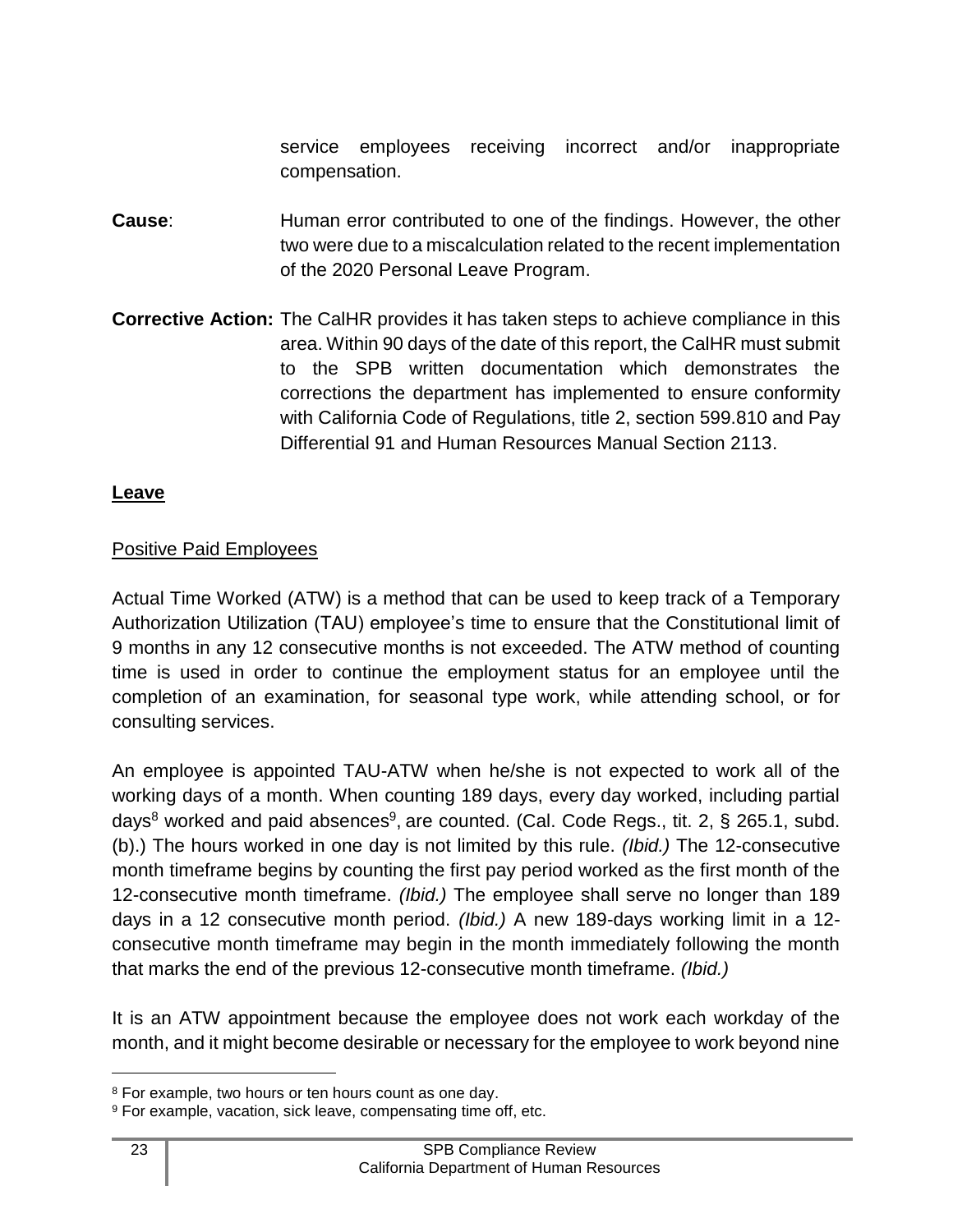calendar months. The appointing power shall monitor and control the days worked to ensure the limitations set forth are not exceeded. (Cal. Code Regs., tit. 2, § 265.1, subd. (f).)

 For student assistants, graduate student assistants, youth aides, and seasonal classifications a maximum work-time limit of 1500 hours within 12 consecutive months may be used rather than the 189-day calculation. (Cal. Code Regs., tit. 2, § 265.1, subd. (d).)

 Generally, permanent intermittent employees may work up to 1500 hours in any calendar year. (Applicable Bargaining Unit Agreements.) However, Bargaining Unit 6 employees may work up to 2000 hours in any calendar year. Further, exceptions, under certain circumstances, may be made to the 1500 hour limitation, as long as the appointing power follows the process outlined in the Personnel Management Policy and Procedures Manual, section 333.

 Additionally, according to Government Code section 21224, retired annuitant appointments shall not exceed a maximum of 960 hours in any fiscal year (July-June), regardless of the number of state employers, without reinstatement, loss or interruption of benefits.

 At the time of the review, the CalHR had 29 positive paid employees whose hours were tracked. The CRU reviewed 10 of those positive paid appointments to ensure compliance with applicable laws, regulations, policies and guidelines, which are listed below:

| Classification                                | Tenure                   | <b>Time Frame</b> | <b>Time Worked</b> |
|-----------------------------------------------|--------------------------|-------------------|--------------------|
| <b>Expert Examiner</b>                        | Temporary                | Intermittent      | 36.5 hours         |
| <b>Expert Examiner</b>                        | Temporary                | Intermittent      | 64 hours           |
| <b>Expert Examiner</b>                        | Temporary                | Intermittent      | 66 hours           |
| <b>Expert Examiner</b>                        | Temporary                | Intermittent      | 88 hours           |
| <b>Information Technology</b><br>Specialist I | <b>Retired Annuitant</b> | Intermittent      | 344 hours          |
| Personnel Program Advisor                     | <b>Retired Annuitant</b> | Intermittent      | 768 hours          |
| Personnel Program Analyst                     | <b>Retired Annuitant</b> | Intermittent      | 472.75 hours       |
| <b>Personnel Program Analyst</b>              | <b>Retired Annuitant</b> | Intermittent      | 36.5 hours         |
| <b>Staff Services Manager I</b>               | <b>Retired Annuitant</b> | Intermittent      | 958.5 hours        |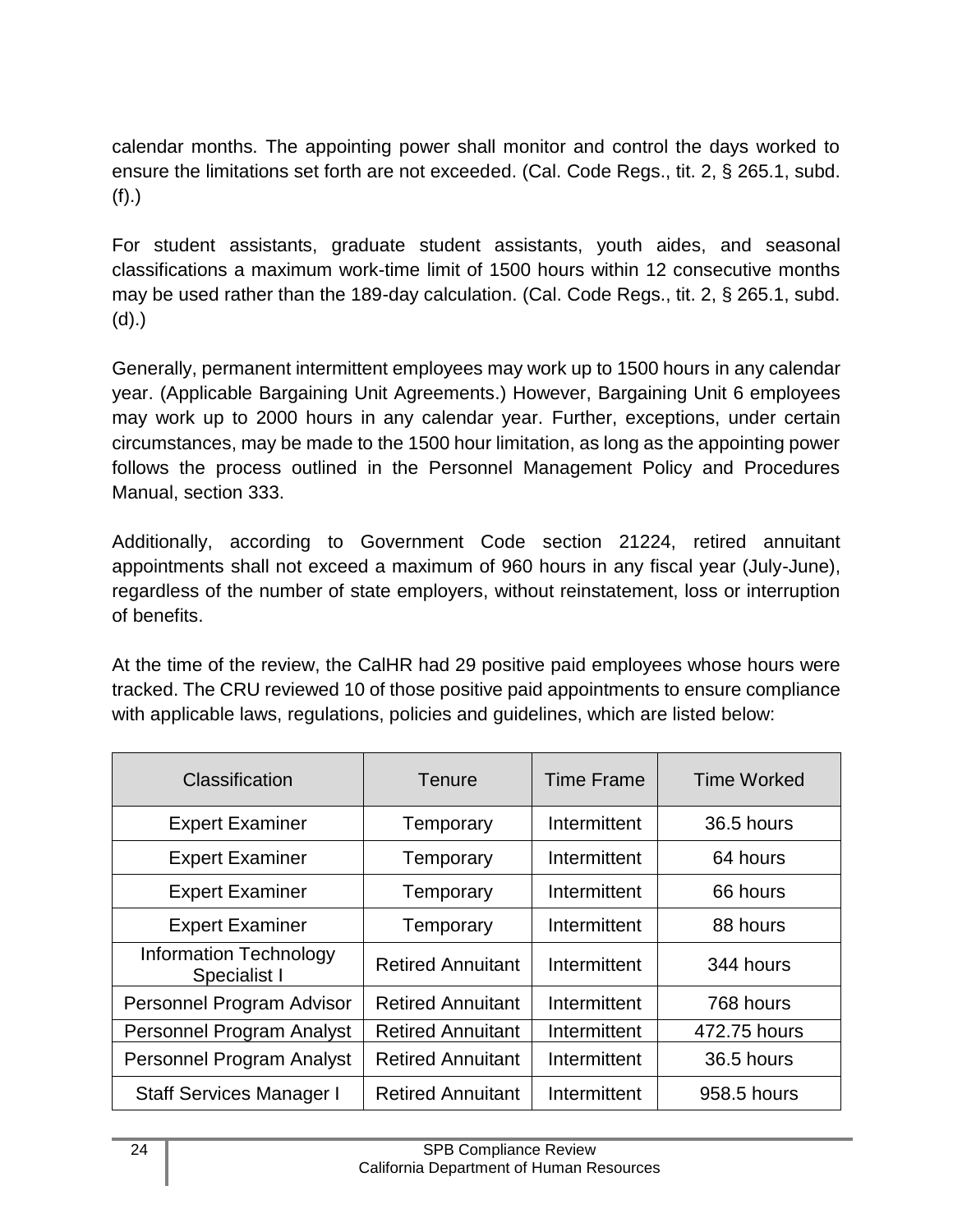| <b>Classification</b>           | Tenure                   | <b>Time Frame</b> | <b>Time Worked</b> |
|---------------------------------|--------------------------|-------------------|--------------------|
| <b>Staff Services Manager I</b> | <b>Retired Annuitant</b> | Intermittent      | 915.5 hours        |

| IN COMPLIANCE   FINDING NO. |    | <b>POSITIVE PAID EMPLOYEES' TRACKED HOURS</b>         |
|-----------------------------|----|-------------------------------------------------------|
|                             | 12 | <b>COMPLIED WITH CIVIL SERVICE LAWS, BOARD RULES,</b> |
|                             |    | AND/OR CALHR POLICIES AND GUIDELINES                  |

 The CRU found no deficiencies in the positive paid employees reviewed during the compliance review period. The CalHR provided sufficient justification and adhered to applicable laws, regulations and CalHR policy and guidelines for positive paid employees.

## Administrative Time Off

 ATO is a form of paid administrative leave status initiated by appointing authorities for a variety of reasons. (Human Resources Manual Section 2121.) Most often, ATO is used when an employee cannot come to work because of a pending investigation, fitness for duty evaluation, or when work facilities are unavailable. *(Ibid.)* ATO can also be granted when employees need time off for reasons such as blood or organ donation, extreme weather preventing safe travel to work, states of emergency, voting, and when employees need time off to attend special events. *(Ibid.)* 

 During the period under review, January 31, 2020, through January 31, 2021, the CalHR placed 63 employees on ATO. The CRU reviewed 15 of these ATO appointments to ensure compliance with applicable laws, regulations, and CalHR policy and guidelines, which are listed below:

| Classification                                 | <b>Time Frame</b>       | <b>Amount of Time</b><br>on ATO |
|------------------------------------------------|-------------------------|---------------------------------|
| <b>Accounting Administrator I (Specialist)</b> | $8/17/2020 - 8/19/2020$ | 1 hour                          |
| Legal Counsel                                  | $4/13/2020 - 5/1/2020$  | 10 days                         |
| Office Technician (Typing)                     | $4/3/2020 - 4/17/2020$  | 15 days                         |
| Office Technician (Typing)                     | $3/18/2020 - 7/10/2021$ | 480 hours                       |
| Personnel Program Advisor                      | $5/6/2020 - 9/28/2020$  | 80 hours                        |
| Personnel Technician I                         | $3/18/2020 - 4/1/2020$  | 15 days                         |
| <b>Staff Personnel Program Analyst</b>         | 8/17/2020 - 12/31/2020  | 80 hours                        |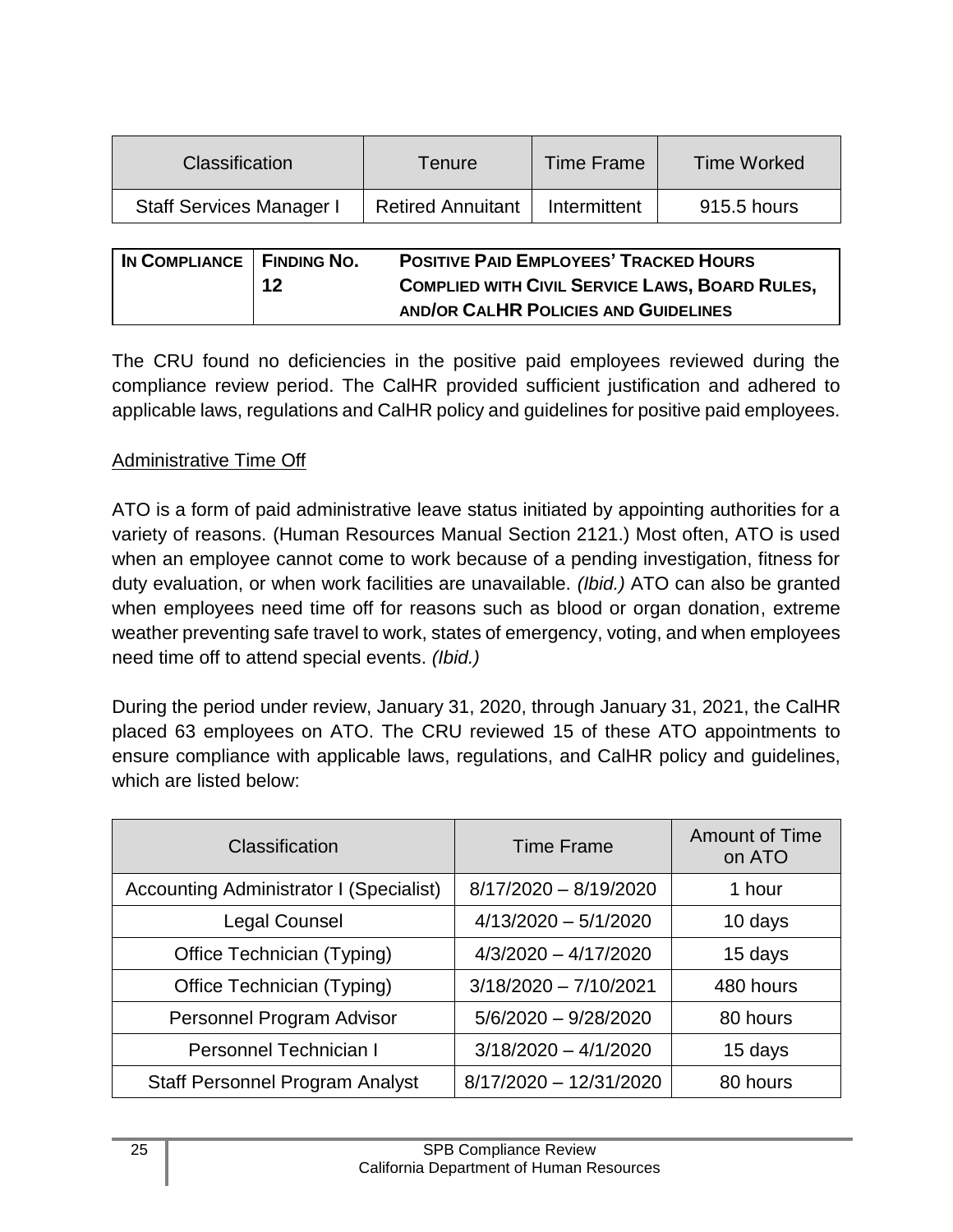| Classification                                 | <b>Time Frame</b>       | <b>Amount of Time</b><br>on ATO |
|------------------------------------------------|-------------------------|---------------------------------|
| <b>Staff Personnel Program Analyst</b>         | $4/1/2020 - 6/30/2020$  | 10 days                         |
| <b>Staff Services Analyst (General)</b>        | 8/27/2020 - 9/13/2020   | 80 hours                        |
| <b>Staff Services Analyst (General)</b>        | 12/3/2020 - 12/3/2020   | 4 hours                         |
| <b>Staff Services Manager I</b>                | $6/1/2020 - 6/12/2020$  | 80 hours                        |
| <b>Staff Services Manager I</b>                | $8/19/2020 - 8/21/2020$ | 3 days                          |
| <b>Staff Services Manager I</b>                | 1/27/2021 - 1/27/2021   | 1 day                           |
| <b>Staff Services Manager II (Supervisory)</b> | $5/27/2020 - 6/2/2020$  | 7 days                          |
| <b>Staff Services Manager III</b>              | 1/6/2020 -1/6/2020      | 1 day                           |

| IN COMPLIANCE   FINDING NO. |    | <b>ADMINISTRATIVE TIME OFF AUTHORIZATIONS COMPLIED</b> |
|-----------------------------|----|--------------------------------------------------------|
|                             | 13 | WITH CIVIL SERVICE LAWS, BOARD RULES, AND/OR           |
|                             |    | <b>CALHR POLICIES AND GUIDELINES</b>                   |

 The CRU found no deficiencies in the ATO transactions reviewed during the compliance review period. The CalHR provided the proper documentation justifying the use of ATO and adhered to applicable laws, regulations and CalHR policy and guidelines.

#### Leave Auditing and Timekeeping

 Departments must keep complete and accurate time and attendance records for each employee and officer employed within the agency over which it has jurisdiction. (Cal. Code Regs., tit. 2, § 599.665.)

 Departments are directed to create a monthly internal audit process to verify all leave input into any leave accounting system is keyed accurately and timely. (Human Resources Manual Section 2101.) Departments shall create an audit process to review and correct leave input errors on a monthly basis. The review of leave accounting records shall be completed by the pay period following the pay period in which the leave was keyed into the leave accounting system. *(Ibid.)* If an employee's attendance record is determined to have errors or it is determined that the employee has insufficient balances for a leave type used, the attendance record must be amended. *(Ibid.)* Attendance records shall be corrected by the pay period following the pay period in which the error occurred. *(Ibid.)* Accurate and timely attendance reporting is required of all departments and is subject to audit. *(Ibid.)*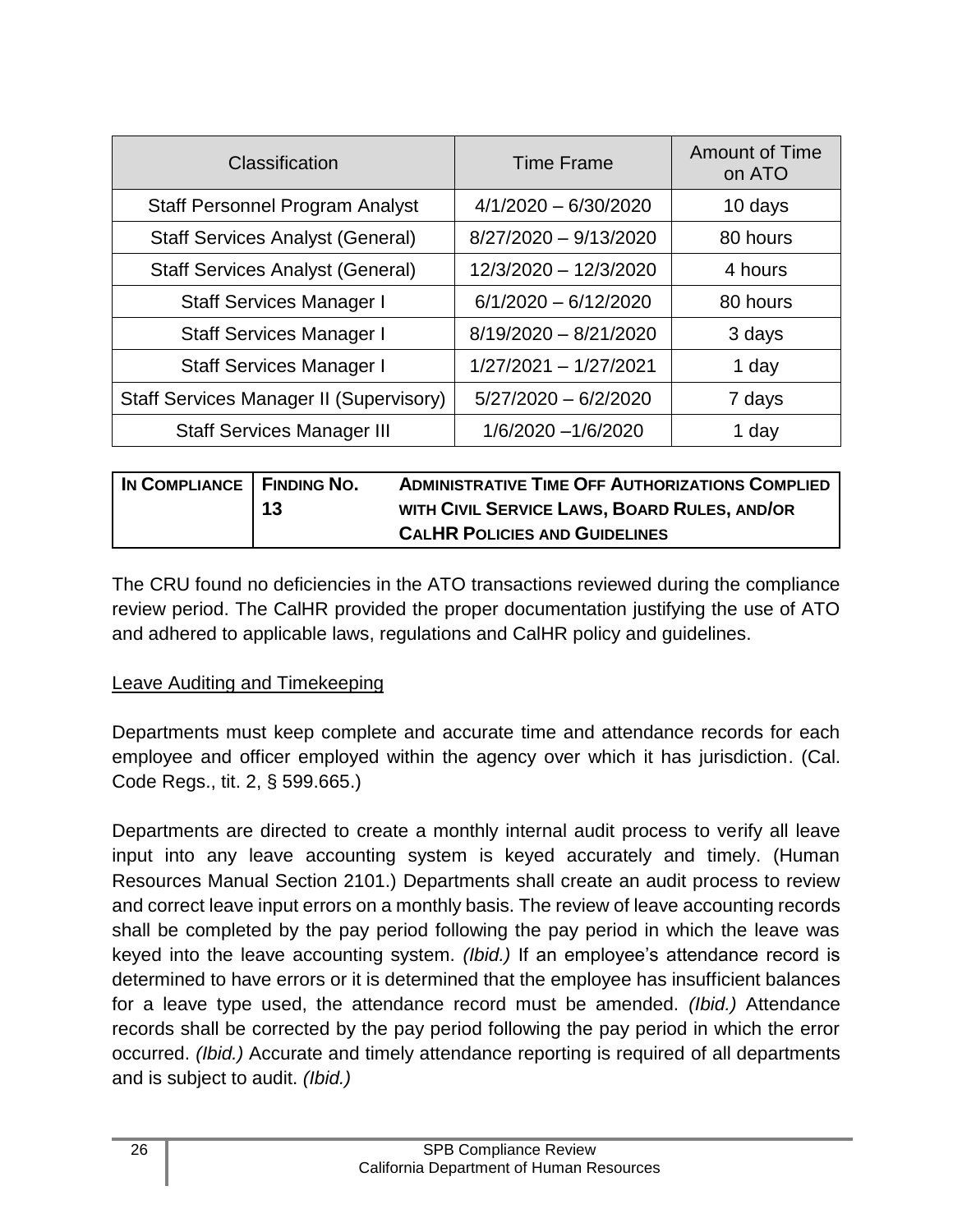During the period under review, November 1, 2020, through January 31, 2021, the CalHR reported 39 units comprised of 291 active employees. The pay periods and timesheets reviewed by the CRU are summarized below:

| <b>Timesheet</b><br><b>Leave Period</b> | <b>Unit Reviewed</b> | Number of<br><b>Employees</b> | Number of<br><b>Timesheets</b><br><b>Reviewed</b> | Number of<br><b>Missing</b><br><b>Timesheets</b> |
|-----------------------------------------|----------------------|-------------------------------|---------------------------------------------------|--------------------------------------------------|
| November 2020                           | 100                  | 22                            | 22                                                |                                                  |
| November 2020                           | 300                  | 12                            | 12                                                | O                                                |
| December 2020                           | 175                  | 34                            | 34                                                |                                                  |
| December 2020                           | 560                  |                               |                                                   |                                                  |
| January 2021                            | 240                  | 8                             | 8                                                 |                                                  |
| January 2021                            | 680                  |                               |                                                   |                                                  |

| IN COMPLIANCE   FINDING NO. |    | LEAVE AUDITING AND TIMEKEEPING COMPLIED WITH  |
|-----------------------------|----|-----------------------------------------------|
|                             | 14 | CIVIL SERVICE LAWS, BOARD RULES, AND/OR CALHR |
|                             |    | <b>POLICIES AND GUIDELINES</b>                |

 The CRU reviewed employee leave records from three different leave periods to ensure compliance with applicable laws, regulations and CalHR policy and guidelines. Based on our review, the CRU found no deficiencies. The CalHR kept complete and accurate time and attendance records for each employee and officer employed within the department and utilized a monthly internal audit process to verify all leave input into any leave accounting system was keyed accurately and timely.

# State Service

 The state recognizes two different types of absences while an employee is on pay status; paid or unpaid. The unpaid absences can affect whether a pay period is considered to be a qualifying or non-qualifying pay period for state service and leave accruals.

 Generally, an employee who has 11 or more working days of service in a monthly pay period shall be considered to have a complete month, a month of service, or continuous [service.](https://service.10)<sup>10</sup> (Cal. Code Regs., tit. 2, § 599.608.) Full time and fractional employees who

 10 Government Code sections 19143, 19849.9, 19856.1, 19858.1, 19859, 19861, 19863.1, and 19997.4 and California Code of Regulations, title 2, sections 599.609, 599.682, 599.683, 599.685, 599.687, 599.737, 599.738, 599.739, 599.740, 599.746, 599.747, 599.776.1, 599.787, 599.791, 599.840 and 599.843 provide further clarification for calculating state time.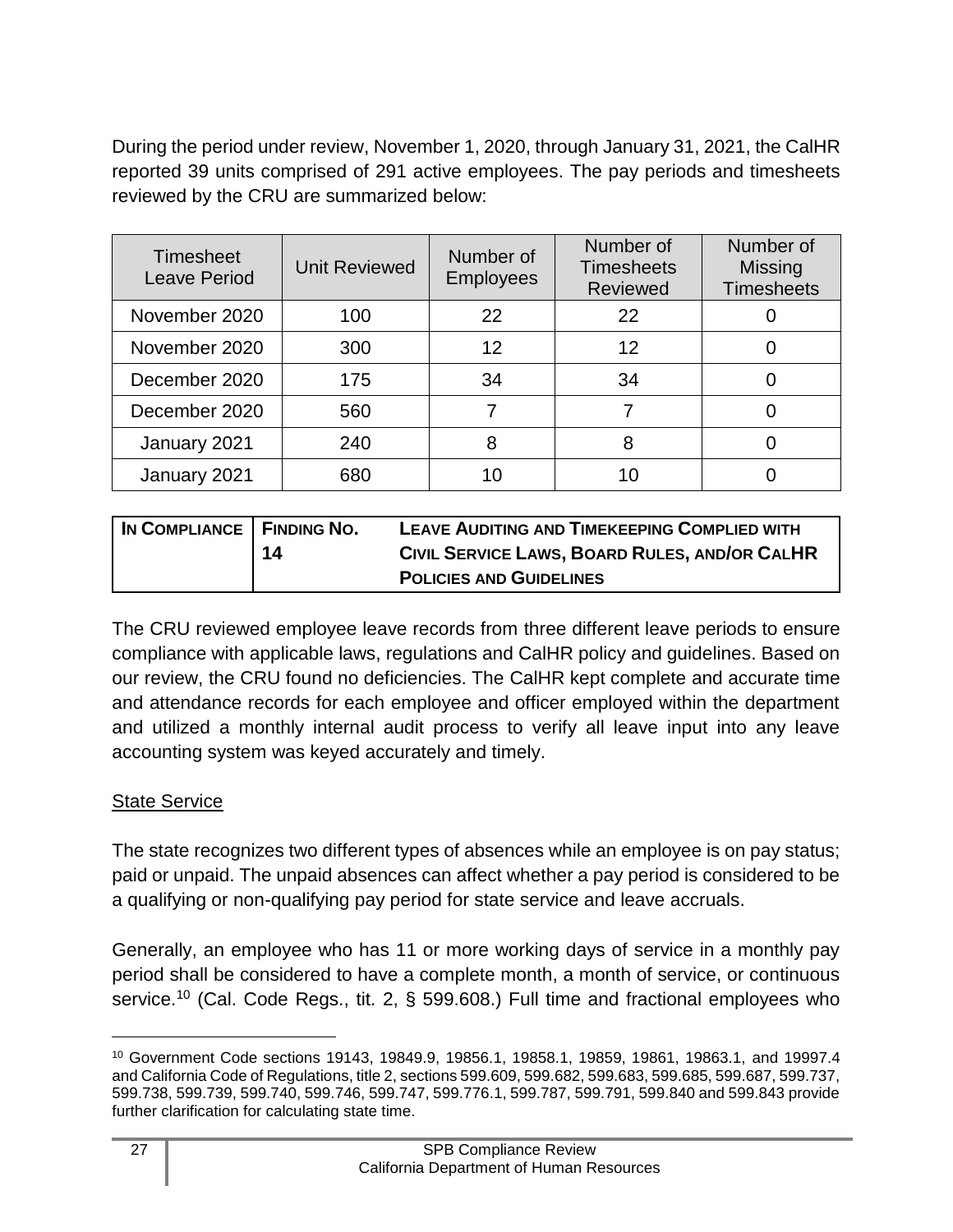work less than 11 working days in a pay period will have a non-qualifying month and will not receive state service or leave accruals for that month.

 Hourly or daily rate employees working at a department in which the full-time workweek is 40 hours who earn the equivalent of 160 hours of service in a monthly pay period or accumulated pay periods shall be considered to have a complete month, a month of service, or continuous service. (Cal. Code Regs., tit. 2, § 599.609.)

 For each qualifying monthly pay period, the employee shall be allowed credit for vacation with pay on the first day of the following monthly pay period. (Cal. Code Regs., tit. 2, § 599.608.) When computing months of total state service to determine a change in the monthly credit for vacation with pay, only qualifying monthly pay periods of service before and after breaks in service shall be counted. (Cal. Code Regs., tit. 2 , § 599.739.) Portions of non-qualifying monthly pay periods of service shall not be counted nor accumulated. *(Ibid.)* On the first day following a qualifying monthly pay period, excluded employees<sup>11</sup> shall be allowed credit for annual leave with pay. (Cal. Code Regs., tit. 2, § 599.752.)

 Permanent intermittent employees also earn leave credits on the pay period following the accumulated accrual of 160 hours worked. Hours worked in excess of 160 hours in a monthly pay period, are not counted or accumulated towards leave credits.

 During the period under review, April 1, 2020, through December 31, 2020, the CalHR had six employees with non-qualifying pay period transactions. The CRU reviewed 29 transactions to ensure compliance with applicable laws, regulations and CalHR policy and guidelines, which are listed below:

| <b>Type of Transaction</b>   | Time base        | <b>Number Reviewed</b> |
|------------------------------|------------------|------------------------|
| <b>Qualifying Pay Period</b> | <b>Full Time</b> | 13                     |
| Non-Qualifying Pay Period    | <b>Full Time</b> | 16                     |

 11 As identified in Government Code sections 19858.3, subdivisions (a), (b), or (c), or as it applies to employees excluded from the definition of state employee under Government Code section 3513, subdivision (c), or California Code of Regulations, title 2, section 599.752, subdivision (a), and appointees of the Governor as designated by the Department and not subject to section 599.752.1.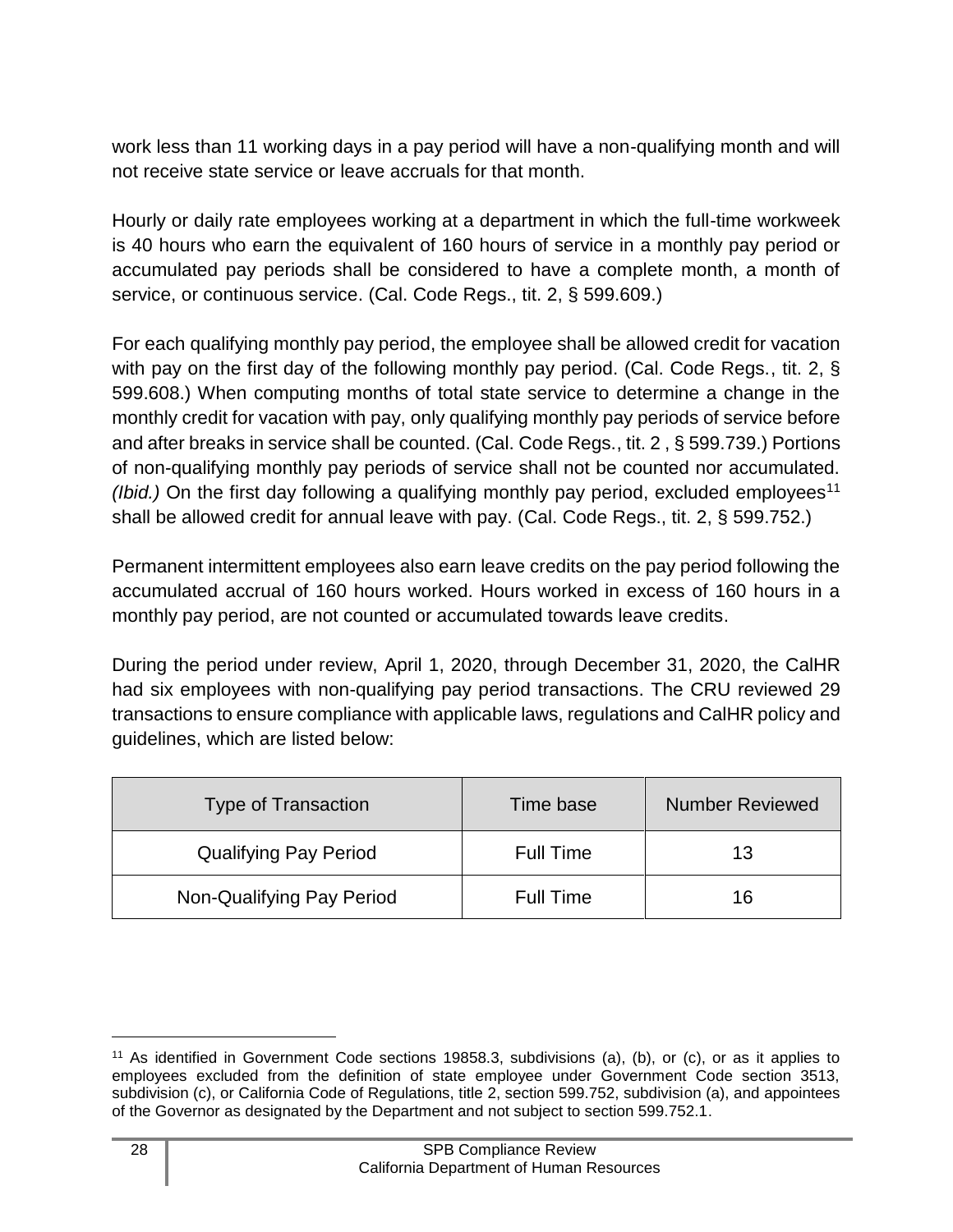| IN COMPLIANCE   FINDING NO. |    | <b>SERVICE AND LEAVE TRANSACTIONS COMPLIED WITH</b> |
|-----------------------------|----|-----------------------------------------------------|
|                             | 15 | CIVIL SERVICE LAWS, BOARD RULES, AND/OR CALHR       |
|                             |    | <b>POLICIES AND GUIDELINES</b>                      |

 The CRU determined that the CalHR ensured employees with non-qualifying pay periods did not receive vacation/sick leave, annual leave, and/or state service accruals. The CRU found no deficiencies in this area.

## **Policy and Processes**

## Nepotism

 It is the policy of the State of California to recruit, hire and assign all employees on the basis of merit and fitness in accordance with civil service statutes, rules and regulations. (Human Resources Manual Section 1204.) Nepotism is expressly prohibited in the state workplace because it is antithetical to California's merit based civil service. *(Ibid.)*  Nepotism is defined as the practice of an employee using his or her influence or power to aid or hinder another in the employment setting because of a personal relationship. *(Ibid.)*  Personal relationships for this purpose include association by blood, adoption, marriage and/or cohabitation. *(Ibid.)* All department nepotism policies should emphasize that nepotism is antithetical to a merit-based personnel system and that the department is committed to the state policy of recruiting, hiring and assigning employees on the basis of merit. *(Ibid.)* 

| IN COMPLIANCE   FINDING NO. | 16 | <b>NEPOTISM POLICY COMPLIED WITH CIVIL SERVICE</b><br>LAWS, BOARD RULES, AND/OR CALHR POLICIES AND |
|-----------------------------|----|----------------------------------------------------------------------------------------------------|
|                             |    | <b>GUIDELINES</b>                                                                                  |

 The CRU verified that the policy was disseminated to all staff and emphasized the CalHR's commitment to the state policy of recruiting, hiring and assigning employees on the basis of merit. Additionally, the CalHR's nepotism policy was comprised of specific and sufficient components intended to prevent favoritism, or bias, based on a personal relationship from unduly influencing employment decisions.

#### Workers' Compensation

 Employers shall provide to every new employee, either at the time of hire or by the end of the first pay period, written notice concerning the rights, benefits, and obligations under workers' compensation law. (Cal. Code Regs., tit. 8, § 9880, subd. (a).) This notice shall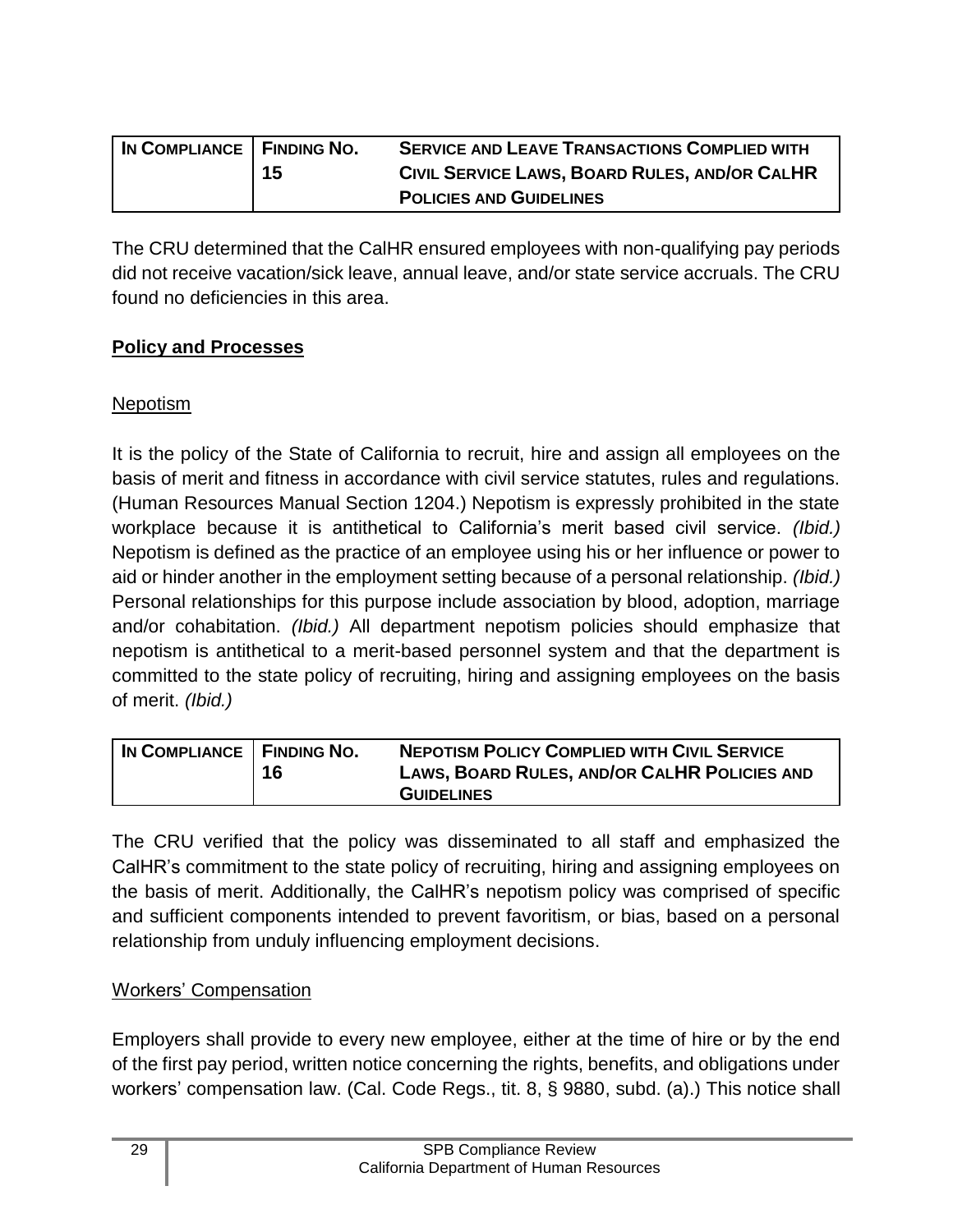include the right to predesignate their personal physician or medical group; a form that the employee may use as an optional method for notifying the employer of the name of employee's "personal physician," as defined by Labor Code section 4600. (Cal. Code Regs., tit. 8, § 9880, subd. (c)(7) & (8).) Additionally, within one working day of receiving notice or knowledge that the employee has suffered a work-related injury or illness, employers shall provide a claim form and notice of potential eligibility for benefits to the injured employee. (Labor Code, § 5401, subd. (a).)

 Public employers may choose to extend workers' compensation coverage to volunteers that perform services for the organization. (Human Resources Manual Section 1415.) Workers' compensation coverage is not mandatory for volunteers as it is for employees. *(Ibid.)* This is specific to the legally uninsured state departments participating in the Master Agreement. *(Ibid.)* Departments with an insurance policy for workers' compensation coverage should contact their State Compensation Insurance Fund (State Fund) office to discuss the status of volunteers. *(Ibid.)* 

In this case, the CalHR did not employ volunteers during the compliance review period.

| IN COMPLIANCE   FINDING NO. | 17 | <b>WORKERS' COMPENSATION PROCESS COMPLIED WITH</b><br>CIVIL SERVICE LAWS, BOARD RULES, AND/OR CALHR |
|-----------------------------|----|-----------------------------------------------------------------------------------------------------|
|                             |    | <b>POLICIES AND GUIDELINES</b>                                                                      |

 The CRU verified that the CalHR provides notice to their employees to inform them of Furthermore, the CRU verified that when the CalHR received workers' compensation claims, they properly provided claim forms within one working day of notice or knowledge their rights and responsibilities under California's Workers' Compensation Law. of injury.

# Performance Appraisals

 According to Government Code section 19992.2, subdivision (a), appointing powers must "prepare performance reports." Furthermore, California Code of Regulations, title 2, discuss overall work performance with permanent employees at least once in each twelve section 599.798, directs supervisors to conduct written performance appraisals and calendar months after the completion of the employee's probationary period.

 The CRU selected 25 permanent CalHR employees to ensure that the department was conducting performance appraisals on an annual basis in accordance with applicable laws, regulations, policies and guidelines. These are listed below: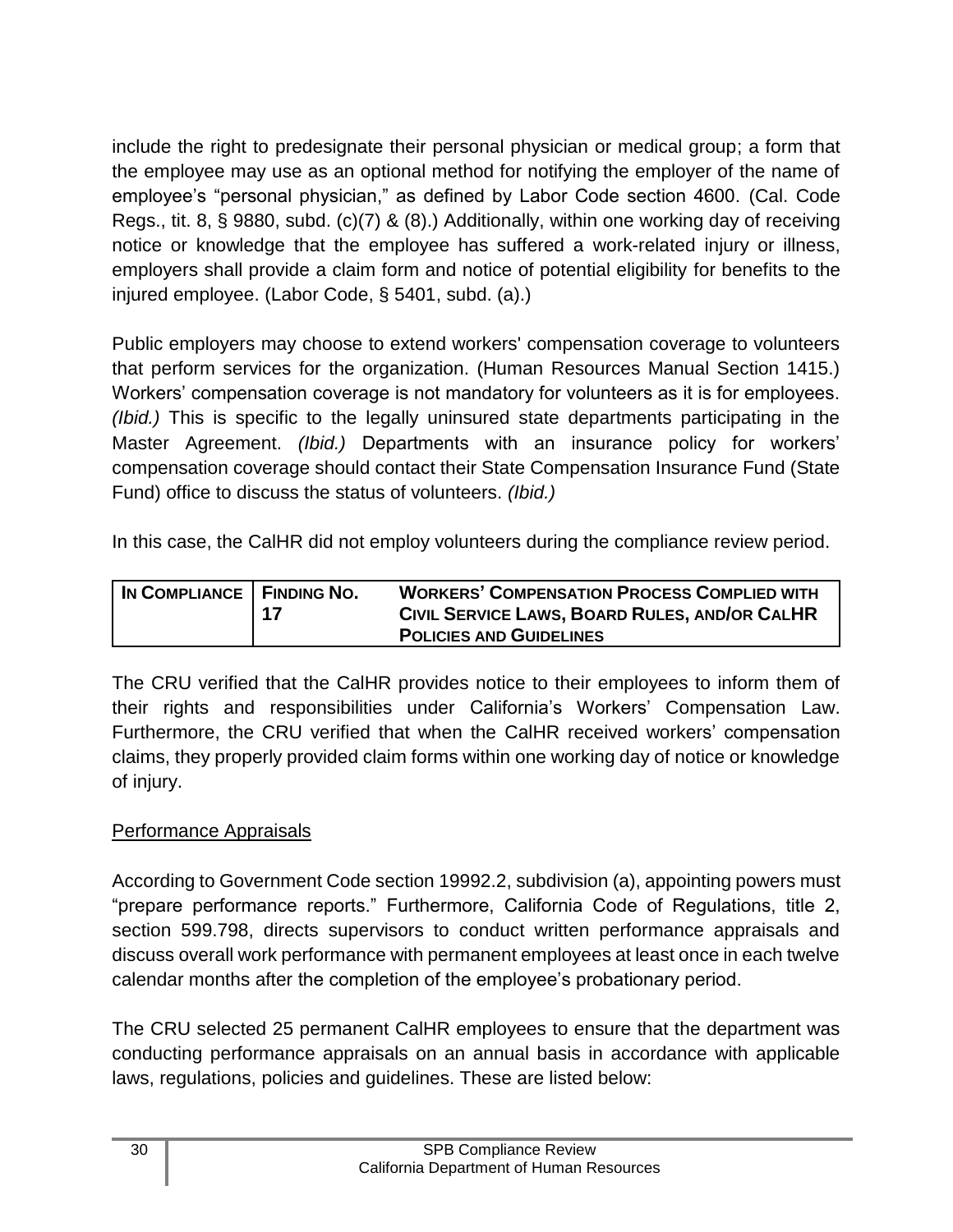| Classification                                    | <b>Date Performance</b><br><b>Appraisals Due</b> |
|---------------------------------------------------|--------------------------------------------------|
| <b>Assistant Chief Counsel</b>                    | 6/11/2020                                        |
| Associate Governmental Program Analyst            | 7/25/2020                                        |
| <b>Associate Personnel Analyst</b>                | 3/22/2020                                        |
| Attorney V                                        | 7/18/2020                                        |
| <b>Information Technology Associate</b>           | 11/30/2020                                       |
| Information Technology Associate                  | 12/21/2020                                       |
| <b>Information Technology Specialist I</b>        | 4/30/2020                                        |
| <b>Information Technology Specialist I</b>        | 9/30/2020                                        |
| Personnel Program Advisor                         | 2/28/2020                                        |
| Personnel Program Advisor                         | 3/31/2020                                        |
| Personnel Program Manager II                      | 5/31/2020                                        |
| Personnel Program Manager II                      | 5/31/2020                                        |
| Personnel Technician I                            | 8/1/2020                                         |
| <b>Senior Accounting Officer (Specialist)</b>     | 7/4/2020                                         |
| <b>Staff Personnel Program Analyst</b>            | 7/26/2020                                        |
| <b>Staff Personnel Program Analyst</b>            | 3/31/2020                                        |
| <b>Staff Personnel Program Analyst</b>            | 1/29/2020                                        |
| <b>Staff Personnel Program Analyst</b>            | 6/30/2020                                        |
| <b>Staff Services Analyst (General)</b>           | 1/4/2020                                         |
| <b>Staff Services Manager I</b>                   | 9/15/2020                                        |
| <b>Staff Services Manager I</b>                   | 3/9/2020                                         |
| <b>Staff Services Manager II (Supervisory)</b>    | 6/30/2020                                        |
| <b>Staff Services Manager II (Supervisory)</b>    | 2/26/2020                                        |
| <b>Staff Services Manager II (Supervisory)</b>    | 11/2/2020                                        |
| <b>Supervising Personnel Selection Consultant</b> | 4/7/2020                                         |

| <b>SEVERITY:</b> | <b>FINDING NO.</b> | <b>PERFORMANCE APPRAISALS WERE NOT PROVIDED TO</b> |
|------------------|--------------------|----------------------------------------------------|
| <b>SERIOUS</b>   | 18                 | <b>ALL EMPLOYEES</b>                               |

 **Summary:** The CalHR did not provide annual performance appraisals to 10 of 25 employees reviewed after the completion of the employee's probationary period. This is the second consecutive time this has been a finding for CalHR.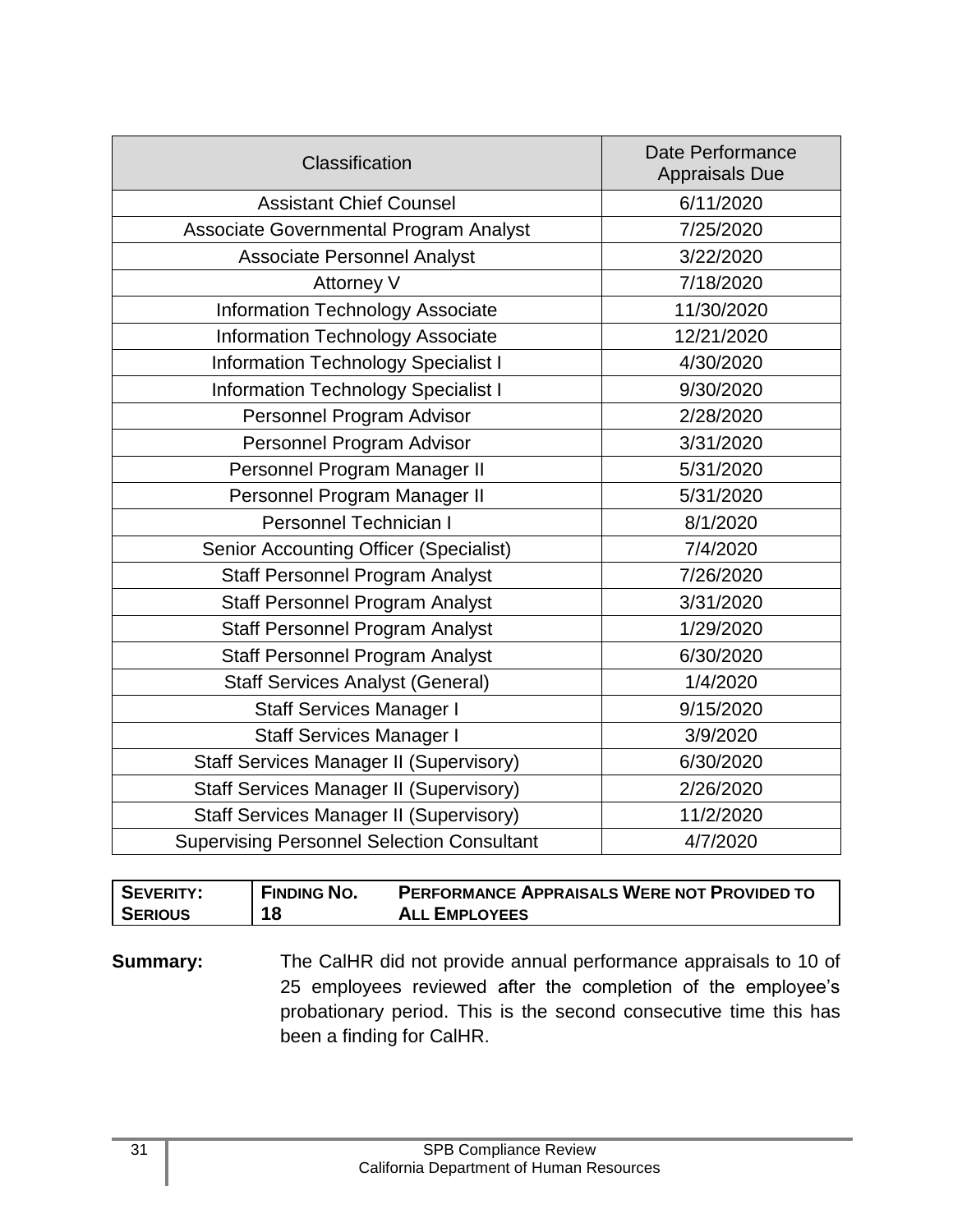- **Criteria:** Appointing powers shall prepare performance reports and keep them on file as prescribed by department rule. (Gov. Code, § 19992.2, shall make an appraisal in writing and shall discuss with the employee overall work performance at least once in each twelve calendar months following the end of the employee's probationary subd. (a).) Each supervisor, as designated by the appointing power, period. (Cal. Code Regs., tit. 2, § 599.798.)
- are apprised of work performance issues and/or goals in a **Severity:** Serious. The department does not ensure that all of its employees systematic manner.
- **Cause:** Despite the annual notice that is sent to all supervisors and managers, and the follow-up email reminders to submit performance appraisals, some supervisors and managers do not submit performance appraisals as required to the Human Resources Office.
- **Corrective Action:** The CalHR provides it has taken steps to achieve compliance in this area. Within 90 days of the date of this report, the CalHR must submit to the SPB written documentation which demonstrates the corrections the department has implemented to ensure conformity with Government Code section 19992.2 and California Code of Regulations, title 2, section 599.798.

#### **DEPARTMENTAL RESPONSE**

The CalHR's response is attached as Attachment 1.

# **SPB REPLY**

 Based upon the CalHR's written response, the CalHR will comply with the corrective actions specified in these report findings. Within 90 days of the date of this report, a written corrective action response including documentation demonstrating implementation of the corrective actions specified must be submitted to the CRU.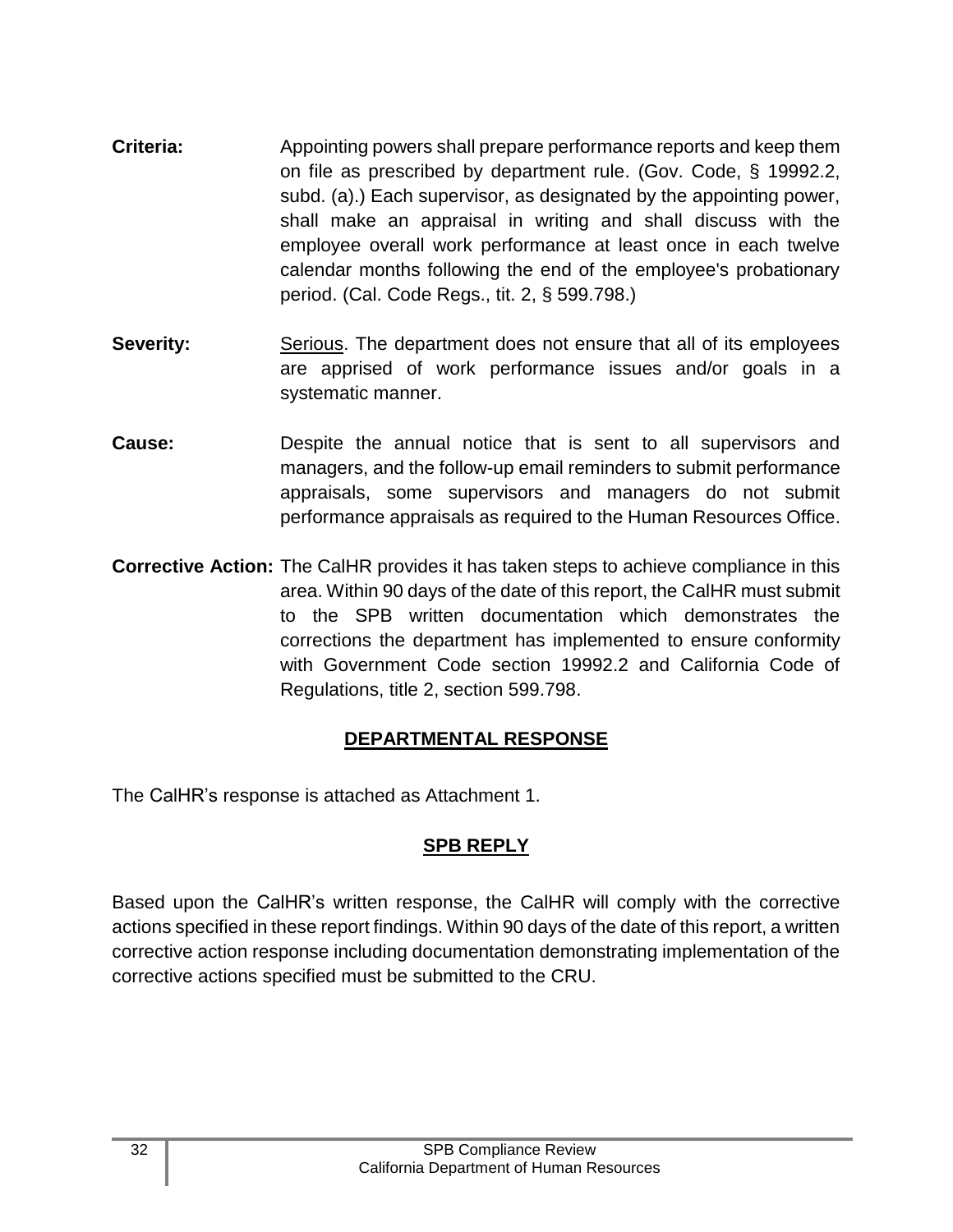

**Human Resources Office** 1515 S Street, North Building, Suite 500 Sacramento, CA 95811 (916) 322-0720 Fax (916) 327-0568

**Governor** Gavin Newsom **Secretary, Government Operations Agency** Yolanda Richardson **Director** Eraina Ortega

September 9, 2021

Ms. Suzanne Ambrose Executive Officer State Personnel Board 801 Capitol Mall Sacramento, CA 95814

Re: California Department of Human Resources Response to Draft State Personnel Board Compliance Report

Dear Ms. Ambrose,

The California Department of Human Resources (CalHR) has received the draft of the State Personnel Board's (SPB) Compliance Review Report. Based on the compliance review conducted by the Compliance Review Unit (CRU) of CalHR's personnel practices in the areas of Examinations, Appointments, Equal Employment Opportunity (EEO), Personal Services Contracts, Mandated Training, Compensation and Pay, Leave, and Policy and Processes, CalHR provides the following response to each of the findings presented by SPB.

#### **Finding No. 2: Probationary evaluations were not provided for all appointments reviewed**

The summary by the CRU indicated that CalHR did not provide four probationary reports of performance for three out of 18 appointments reviewed by the CRU.

**Cause:** Despite the methods used by the Human Resources Office (HRO) to inform supervisors and managers of the requirements to complete probationary reports, not all supervisors and managers provided timely probationary reports.

**CalHR Response:** Currently, HRO sends memos to all supervisors and managers informing them of probationary report due dates when they hire a probationary employee. Moving forward, CalHR will set an expectation that immediately upon receipt of the memo, supervisors will document the probationary dates by any means necessary to ensure that they are aware of due dates and submit probationary reports timely. In addition, HRO will make an announcement at least three times per year to remind supervisors and managers during monthly management meetings of the importance of completing and submitting probationary reports timely. HRO will continue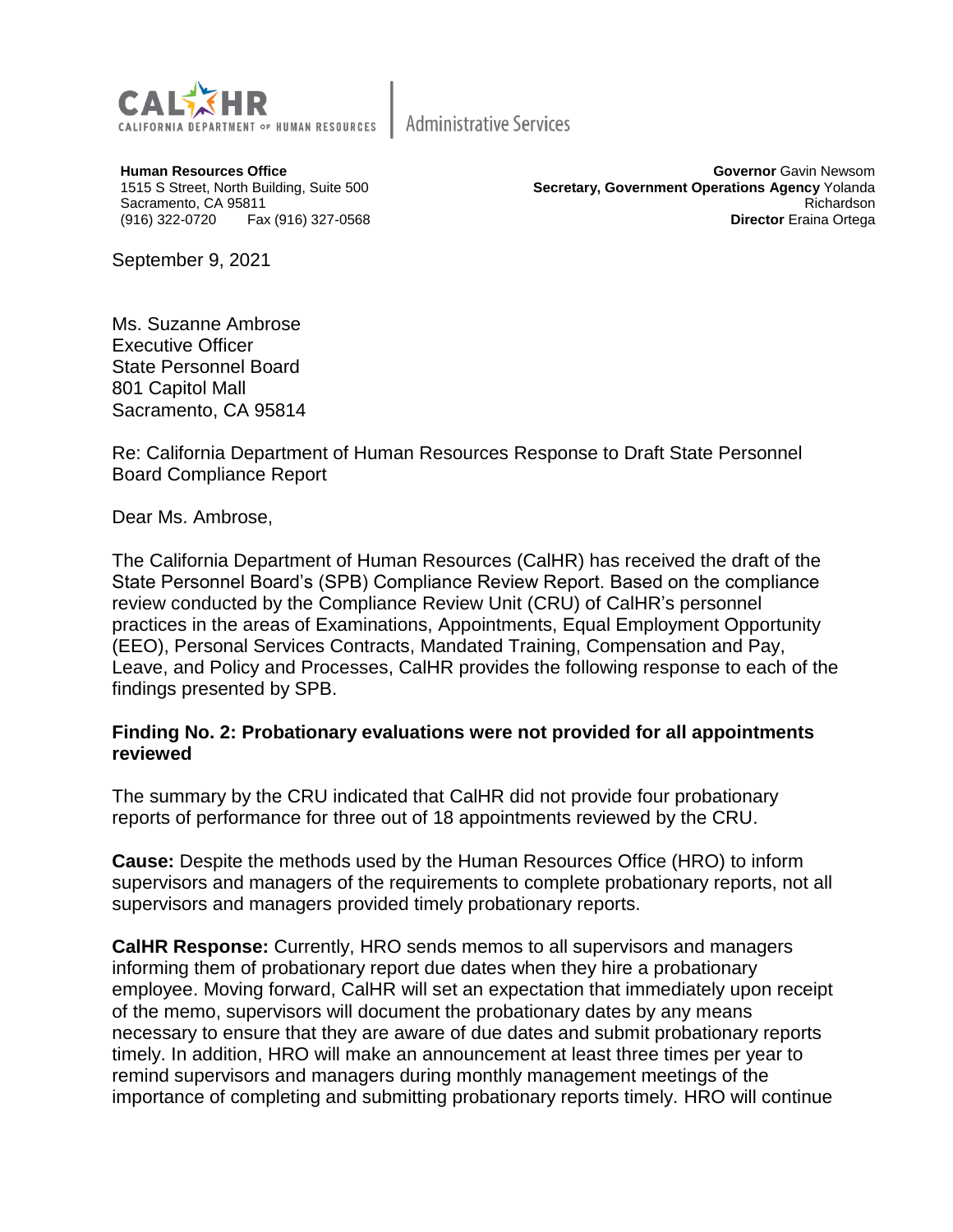

**Human Resources Office** 1515 S Street, North Building, Suite 500 Sacramento, CA 95811 (916) 322-0720 Fax (916) 327-0568

**Governor** Gavin Newsom **Secretary, Government Operations Agency** Yolanda Richardson **Director** Eraina Ortega

to utilize a newly implemented tracking mechanism as well to ensure probationary reports are completed and received timely.

#### **Finding No. 3: Appointment documentation was not kept for the appropriate amount of time**

The summary by the CRU indicated that the CalHR failed to retain personnel records, such as NOPAs, duty statements, job announcements/bulletins, and applications. Of the 18 appointments reviewed, the CalHR did not retain one NOPA.

**Cause:** The NOPA was not received from the State Controller's Office (SCO).

**CalHR Response:** Going forward the HRO will continue to monitor appointment file documentation for completeness. The HRO will maintain a copy of SPB's Material Request Form (MRF) with all Request for Personnel Action (RPA) packages to follow up on all documentation required by CCR § 26.

#### **Finding No. 6: Ethics training was not provided for all filers**

The summary by the CRU indicated that CalHR did not provide ethics training to one of 98 existing filers. In addition, the CalHR did not provide ethics training to two of seven new filers within six months of their appointment.

**Cause:** For new filers who are also transfers it required obtaining further information from their former department. Prior record keeping from other departments and older internal record keeping methods in-house created delay in determining current compliance affecting the timeliness of correcting and completing required training.

**CalHR Response**: Compliance had been achieved for the purposes of ethics training being completed. Revised recording keeping systems, HR to Training office messaging protocol, as well as revised messaging protocols to employees have been instituted to ensure notification and completion of mandatory training is accomplished. Mandatory training is provided through the Office of the Attorney General's (OAG) online training.

#### **Finding No. 7: Sexual Harassment Prevention Training was not provided for all supervisors**

The summary by the CRU indicated that CalHR did not provide Sexual Harassment Prevention Training to two of 12 new supervisors within six months of their appointment.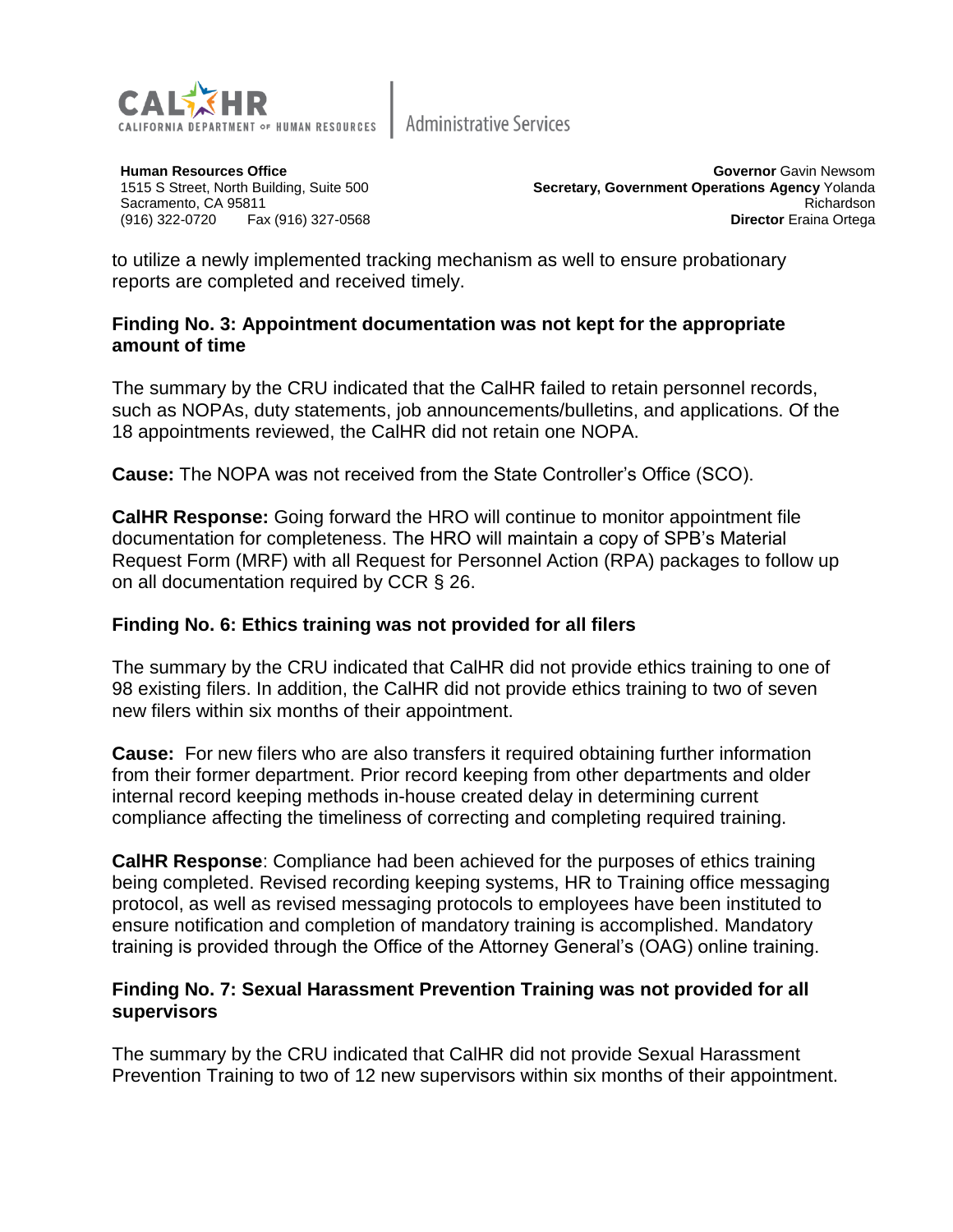

**Human Resources Office** 1515 S Street, North Building, Suite 500 Sacramento, CA 95811 (916) 322-0720 Fax (916) 327-0568

**Governor** Gavin Newsom **Secretary, Government Operations Agency** Yolanda Richardson **Director** Eraina Ortega

In addition, the CalHR did not provide Sexual Harassment Prevention Training to five of 59 existing supervisors every two years.

**Cause:** For the new filers, it is believed that information lags created a delay in offering the SHPT training. Prior record keeping from other departments and older internal record keeping methods in-house created delay in determining current compliance affecting the timeliness of correcting and completing required training.

**CalHR Response:** Compliance had been achieved for the purposes of SHPT being completed. Revised recording keeping systems, new HR to Training office messaging protocol, as well as revised messaging protocols to employees have been instituted to ensure notification and completion of mandatory training is accomplished. Mandatory training is now provided through the Department of Fair Employment and Housing (DFEH) online training to ensure ready access to the mandatory training.

#### **Finding No. 8: Incorrectly application of salary determination laws, rules, and CalHR policies and guidelines for appointment**

The summary by the CRU found two errors in the CalHR's determination of employee compensation.

**Cause:** Human error in application of the salary rules.

**CalHR Response:** Staff have been trained on the two errors that occurred and have all either attend the State Controller's Office Salary Determination training or are enrolled for an upcoming course. In addition, a new procedure has been implemented to provide second level reviews from management for the more complex, less routine salary determinations.

#### **Finding No. 11: Incorrect authorization of Out-of-Class pay**

The summary by the CRU found three errors in the CalHR's authorization of OOC pay.

**Cause:** Human error contributed to one of the findings; however, the other two were due to a miscalculation related to the recent implementation of PLP 2020.

**CalHR Response:** Staff have been trained on the three errors that were found.

#### **Finding No. 18: Performance appraisals were not provided to all employees**